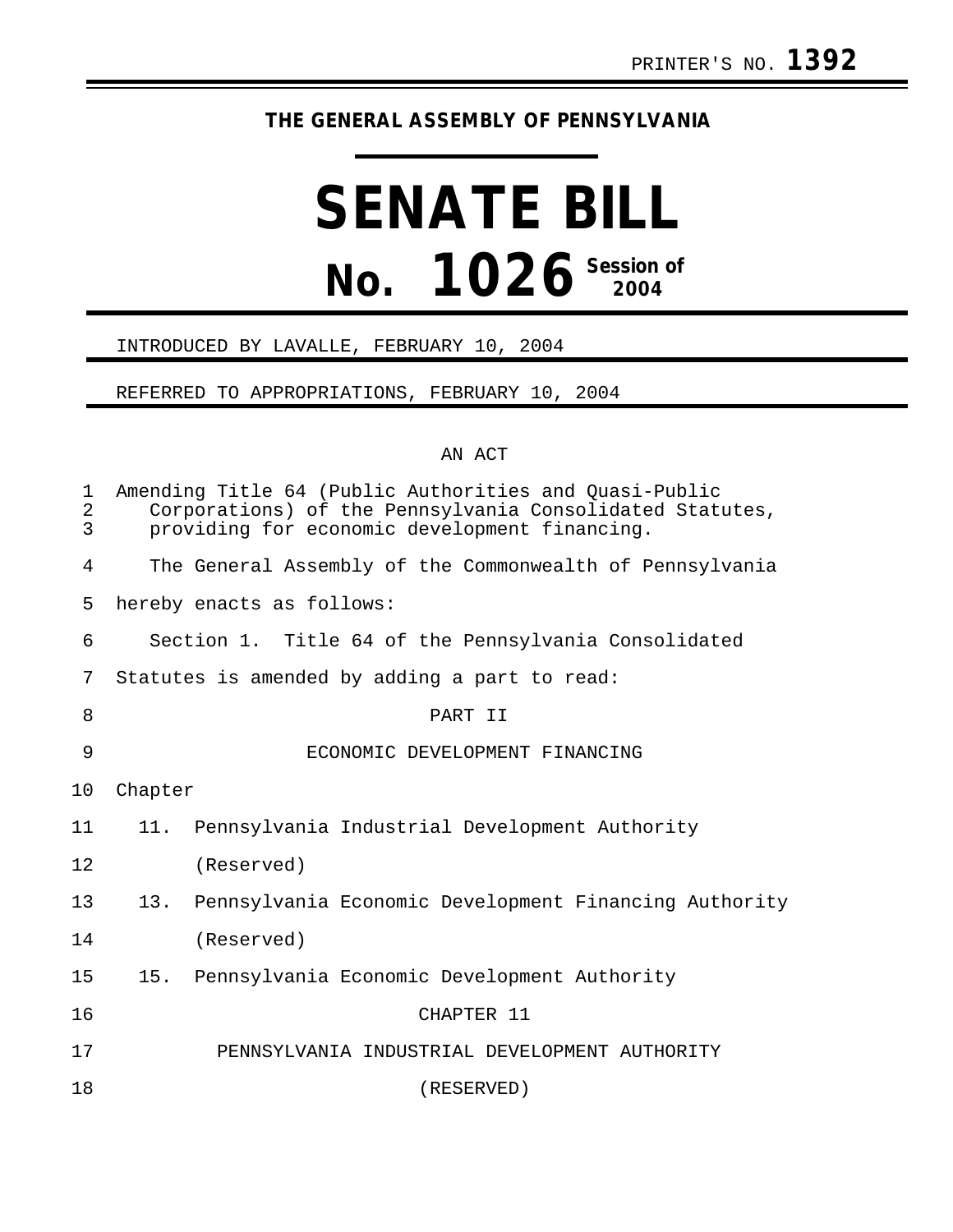| 1  | CHAPTER 13                                                       |
|----|------------------------------------------------------------------|
| 2  | PENNSYLVANIA ECONOMIC DEVELOPMENT FINANCING AUTHORITY            |
| 3  | (RESERVED)                                                       |
| 4  | CHAPTER 15                                                       |
| 5  | PENNSYLVANIA ECONOMIC DEVELOPMENT AUTHORITY                      |
| 6  | Subchapter                                                       |
| 7  | General Provisions<br>Α.                                         |
| 8  | Structure and Powers<br>B.                                       |
| 9  | $C$ .<br>Bonds                                                   |
| 10 | Authority Loans<br>$D$ .                                         |
| 11 | E.<br>Programs                                                   |
| 12 | SUBCHAPTER A                                                     |
| 13 | GENERAL PROVISIONS                                               |
| 14 | Sec.                                                             |
| 15 | 1501. Scope.                                                     |
| 16 | 1502. Construction.                                              |
| 17 | Findings and declaration of policy.<br>1503.                     |
| 18 | 1504. Definitions.                                               |
| 19 | § 1501. Scope.                                                   |
| 20 | This chapter relates to the Pennsylvania Economic Development    |
| 21 | Authority.                                                       |
| 22 | § 1502. Construction.                                            |
| 23 | This chapter shall be liberally construed in order to effect     |
| 24 | the legislative and public purposes of section 1503 (relating to |
| 25 | findings and declaration of policy).                             |
| 26 | § 1503. Findings and declaration of policy.                      |
| 27 | The General Assembly finds and declares as follows:              |
| 28 | Economic insecurity due to unemployment is at any<br>(1)         |
| 29 | time harmful to the health, safety, morals and general           |
| 30 | welfare of the people of this Commonwealth. A minimum level      |
|    | 20040S1026B1392<br>$-2-$                                         |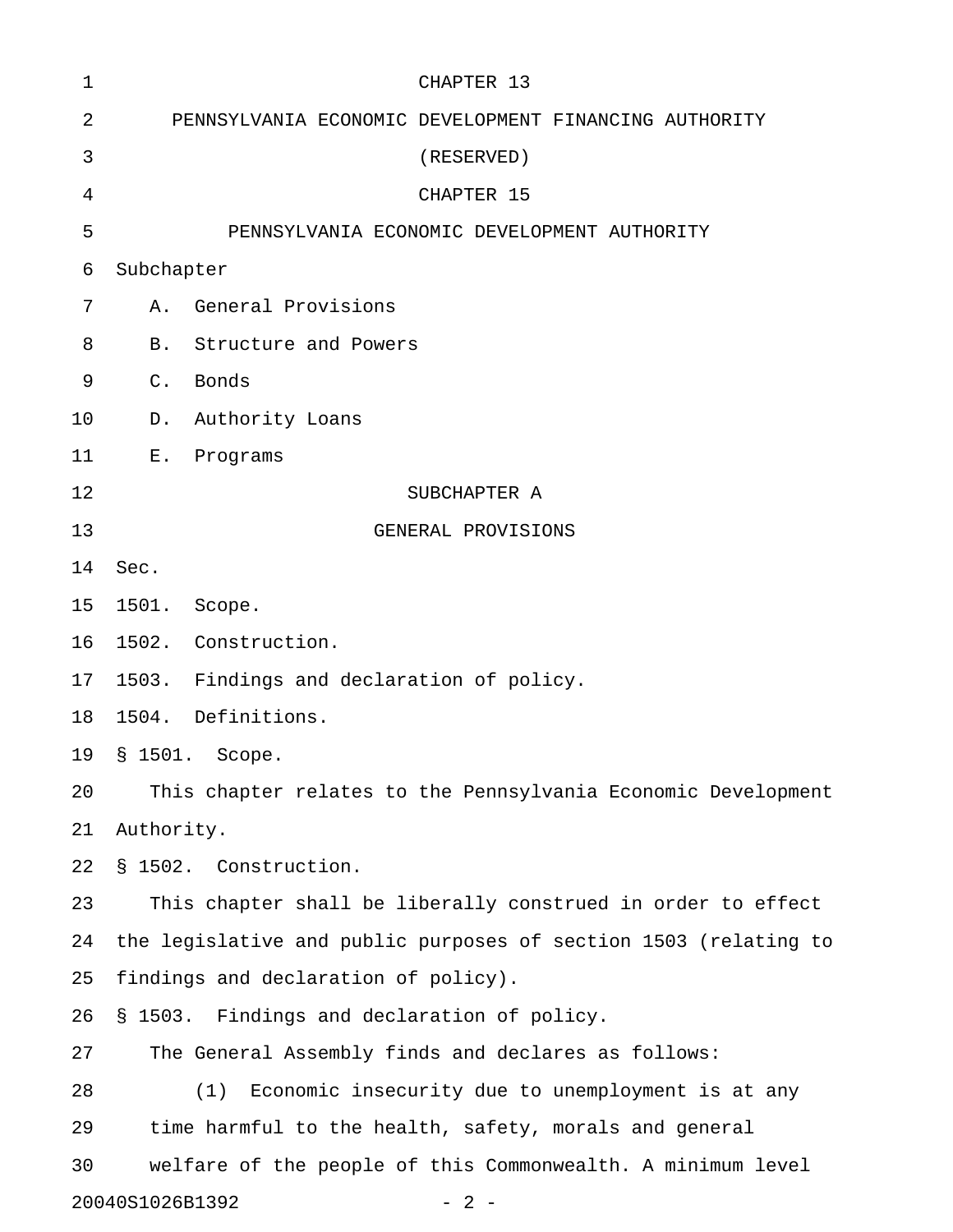1 of unemployment and a maximum level of business opportunity 2 and the elimination or prevention of blight can best be 3 provided by the promotion, attraction, stimulation, 4 rehabilitation and revitalization of industrial, commercial, 5 tourism-related, production agriculture and other economic 6 activities in this Commonwealth. The promotion of these 7 activities will also enhance their competitiveness in the 8 global economy.

9 (2) Many existing industrial, commercial and other 10 economic activities throughout this Commonwealth could become 11 more competitive and could expand more rapidly if additional 12 means of financing were available for modern buildings, plant 13 facilities, modern machinery and equipment and other capital 14 needs. Additional activities could be attracted to this 15 Commonwealth if additional means of financing were available 16 to acquire, construct, rehabilitate and expand facilities. 17 Financing for cost-savings activities related to buildings, 18 plants, machinery and equipment and other facilities would 19 further the purposes of this paragraph.

20 (3) It is the policy of the Commonwealth to promote the 21 health, safety, employment, business opportunities, economic 22 activity and general welfare of the people by establishing an 23 authority to assist in financing economic development.

24 § 1504. Definitions.

25 The following words and phrases when used in this chapter 26 shall have the meaning given to them in this section unless the 27 context clearly indicates otherwise:

28 "Authority." The Pennsylvania Economic Development Authority 29 established in section 1511 (relating to authority).

30 "Board." The board of the authority continued by section 20040S1026B1392 - 3 -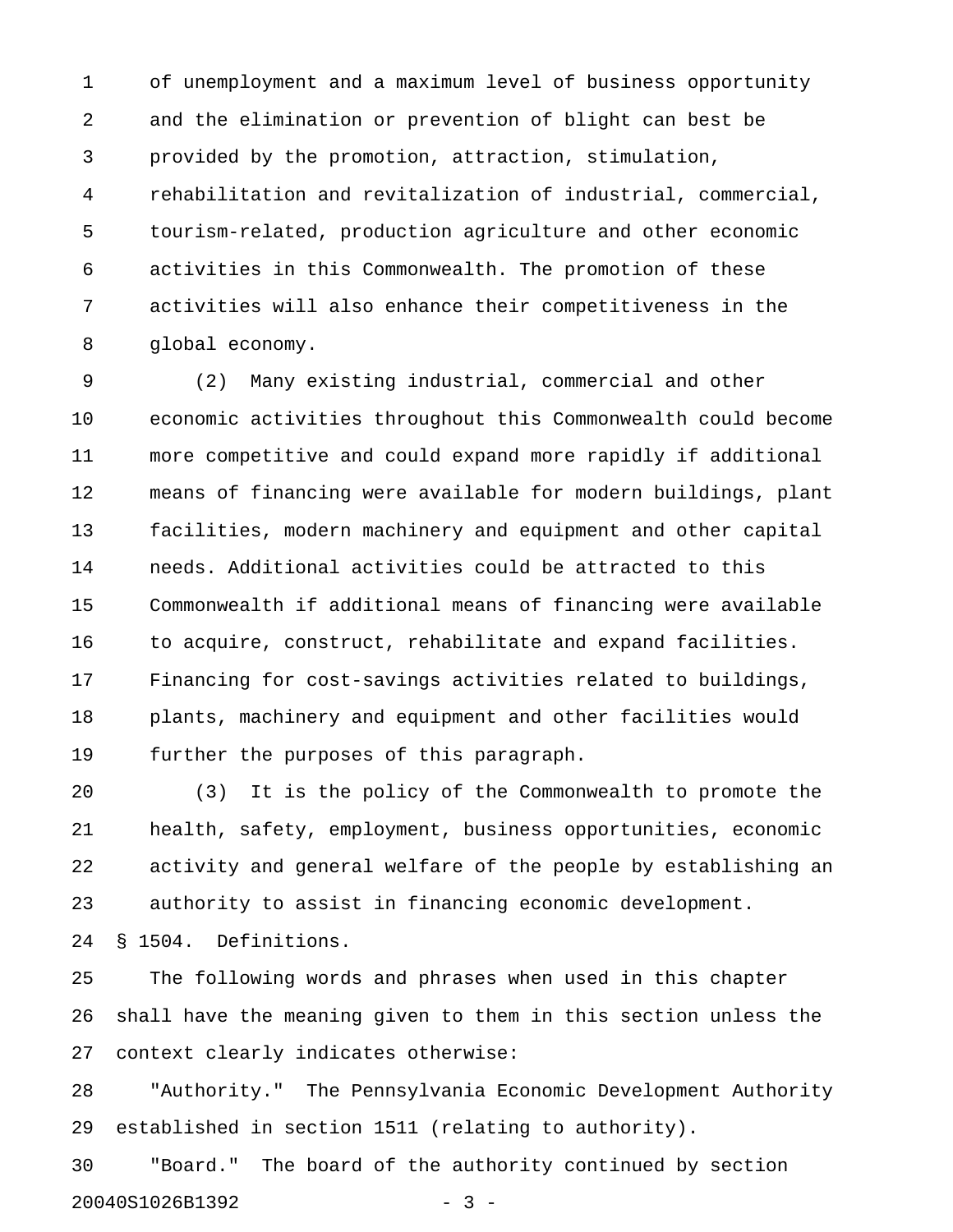1 1512 (relating to board).

2 "Department." The Department of Community and Economic 3 Development of the Commonwealth.

4 "Project." Any industrial facility, commercial facility, 5 pollution control facility, energy conversion facility, energy-6 producing facility, disaster relief project facility, public 7 facility and other facility or activity which promotes any of 8 the public purposes set forth in section 1503 (relating to 9 findings and declaration of policy). A project may consist 10 solely of the financing of operating expenses. The term 11 includes: 12 (1) Land, interests in land, easements, appurtenances, 13 improvements, buildings, structures, equipment and 14 furnishings. 15 (2) Other real or personal property, tangible or 16 intangible or interest in real or personal property, alone or 17 in combination. 18 (3) Working capital and other capital needs for 19 industrial, commercial and other economic or cost savings 20 activities. 21 SUBCHAPTER B 22 STRUCTURE AND POWERS 23 Sec. 24 1511. Authority. 25 1512. Board. 26 1513. Powers. 27 § 1511. Authority. 28 (a) Establishment.--The Pennsylvania Economic Development 29 Authority is established. The authority shall be an 30 instrumentality of the Commonwealth and a body corporate and 20040S1026B1392 - 4 -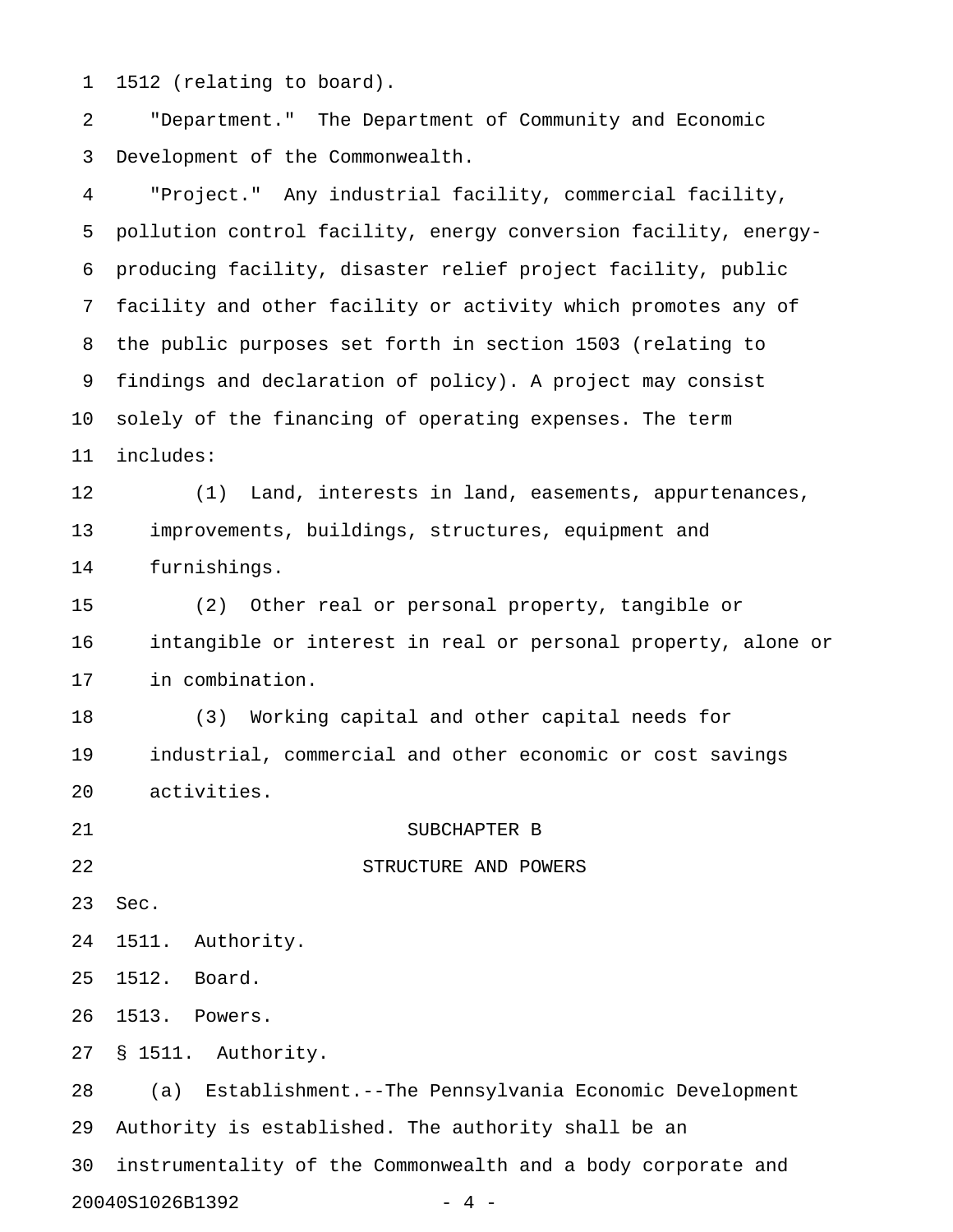1 politic, with corporate succession.

2 (b) Governance.--The authority shall be governed and the 3 powers of the authority shall be exercised by the board. 4 (c) Revenue.--Expenses of the authority shall be paid from 5 assets or income of the authority. Except as provided in this 6 chapter or by other law, the Commonwealth shall not be 7 responsible for funding the expenses of the authority.

8 (d) Fiscal year.--The fiscal year of the authority shall be 9 the same as the fiscal year of the Commonwealth.

10 (e) Funds of authority.--The authority may create funds and 11 accounts necessary or desirable for its corporate purposes. No 12 other provision of this chapter shall be construed to prohibit 13 the authority from creating within any fund one or more accounts 14 which may be used or pledged by the authority for a special 15 purpose.

16 (f) Audit.--The accounts and books of the authority shall be 17 examined and audited annually by a recognized independent 18 certified public accounting firm.

19 (g) General Assembly review.--

20 (1) The Appropriations Committee of the Senate and the 21 Appropriations Committee of the House of Representatives have 22 the right to examine the books, accounts and records of the 23 authority.

24 (2) The authority shall annually file a copy of the 25 audit required by subsection (f) with the Appropriations 26 Committee of the Senate and the Appropriations Committee of 27 the House of Representatives.

28 (h) Publication.--The authority shall annually publish a 29 concise financial statement in the Pennsylvania Bulletin. 30 (i) Cooperation.--Executive agencies shall cooperate with

20040S1026B1392 - 5 -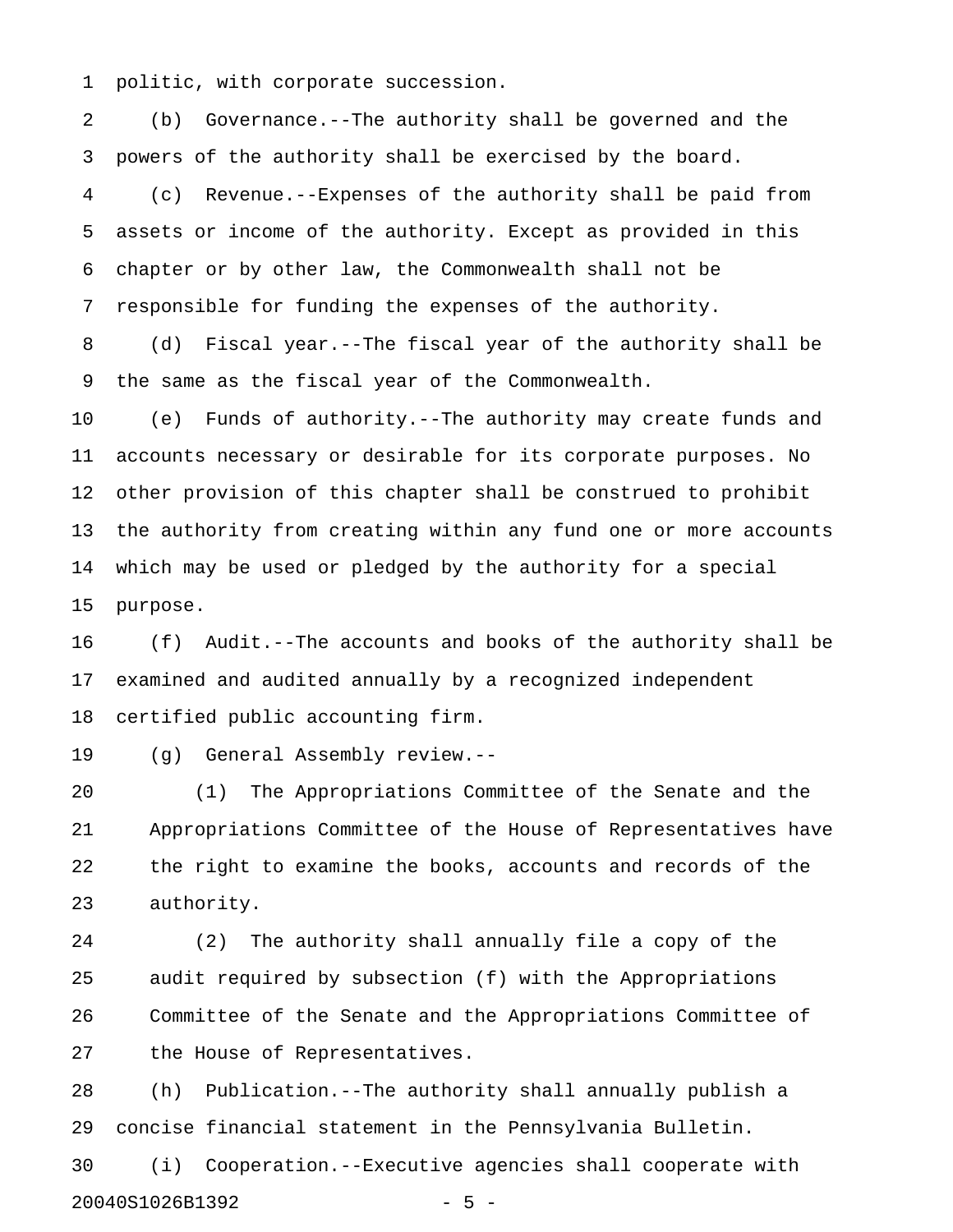1 and provide assistance to the authority without financial 2 reimbursement.

3 (j) Dissolution.--The authority may be dissolved by law if 4 all outstanding liabilities of the authority, including bonds 5 and other contractual obligations, have been fully paid, 6 retired, satisfied or discharged, or provision has been made for 7 payment of all outstanding liabilities of the authority, 8 including bonds and other contractual obligations. Upon the 9 dissolution of the authority, all funds, assets and other 10 property of the authority shall vest in the Commonwealth. 11 (k) Applicability.--The following acts shall apply to the 12 board: 13 (1) The act of June 21, 1957 (P.L.390, No.212), referred 14 to as the Right-to-Know Law. 15 (2) The act of July 19, 1957 (P.L.1017, No.451), known 16 as the State Adverse Interest Act. 17 (3) The provisions of 65 Pa.C.S. Chs. 7 (relating to 18 open meetings) and 11 (relating to ethics standards and 19 financial disclosure). 20 § 1512. Board. 21 (a) Composition.--The board of the authority shall be 22 composed of the following members: 23 (1) The Secretary of Community and Economic Development. 24 (2) The Secretary of the Budget. 25 (3) The Secretary of Banking. 26 (4) Four legislative appointees. 27 (i) Appointments are as follows: 28 (A) One individual appointed by the President 29 **pro tempore of the Senate.** 30 (B) One individual appointed by the Minority 20040S1026B1392 - 6 -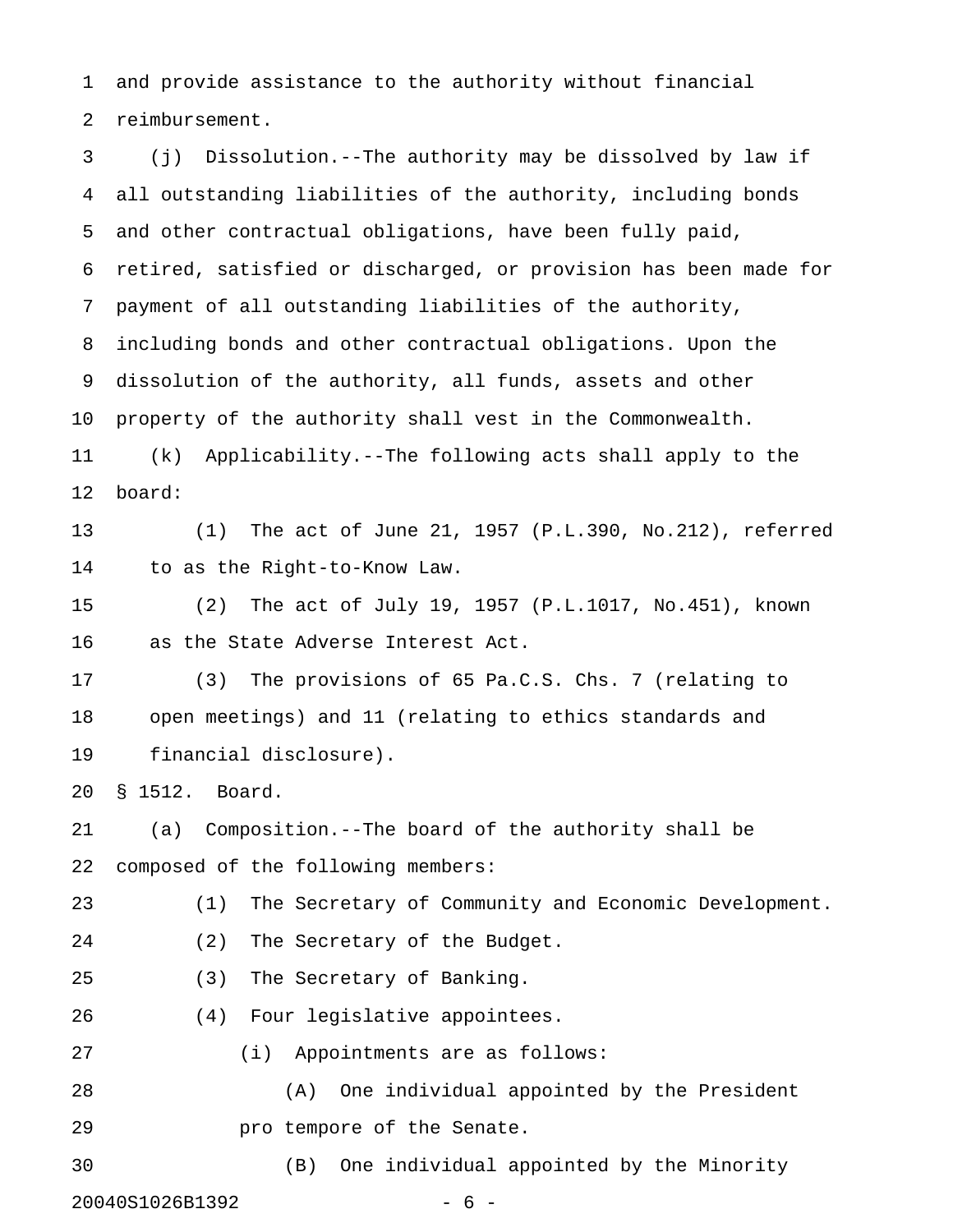1 Leader of the Senate.

2 (C) One individual appointed by the Speaker of 3 the House of Representatives.

4 (D) One individual appointed by the Minority 5 Leader of the House of Representatives.

6 (ii) A legislative appointee under this paragraph 7 may appoint a designee.

8 (iii) Legislative appointees shall serve at the 9 pleasure of the appointing authority.

10 (b) Organization.--The Governor shall select a member of the 11 board to serve as chairperson. The members shall select from 12 among themselves such officers as they shall determine.

13 (c) Meetings.--The board shall meet at the call of the 14 chairperson but shall meet at least once each month.

15 (d) Quorum.--A majority of the board shall constitute a 16 quorum. The consent of at least five members of the board shall 17 be necessary to take any action on behalf of the authority.

18 (e) Compensation.--The members of the board shall be 19 entitled to no compensation for their services as members but 20 shall be entitled to reimbursement for all necessary expenses 21 incurred in connection with the performance of their duties as 22 members.

23 (f) Liability.--Members of the board shall not be liable 24 personally on any obligations of the authority, including bonds 25 of the authority.

26 § 1513. Powers.

27 (a) Powers.--The authority, as a public corporation and 28 governmental instrumentality exercising public powers of the 29 Commonwealth, has the following powers:

30 (1) To have existence until its existence is terminated 20040S1026B1392 - 7 -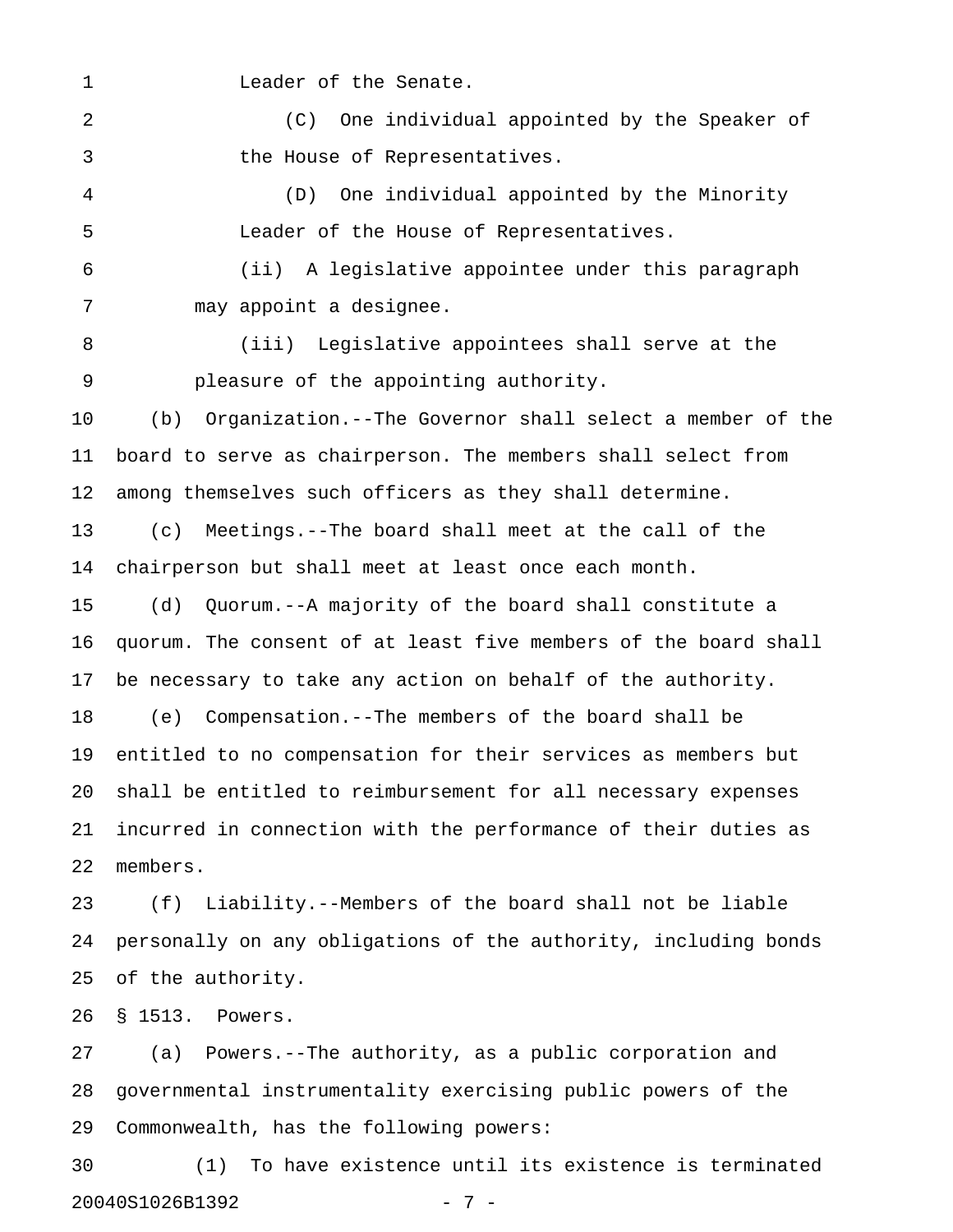1 by law.

2 (2) To adopt bylaws and guidelines as necessary.

3 (3) To sue and be sued, implead and be impleaded, 4 interplead, complain and defend in any court.

5 (4) To adopt, use and alter a corporate seal.

6 (5) To employ an executive director and other persons as 7 are necessary or convenient for carrying on the business of 8 the authority.

9 (6) To retain attorneys, accountants, auditors and 10 financial experts, to render services and engage the services 11 of other advisors, consultants and agents as necessary. The 12 chairman shall ensure that minority-owned or minority-13 controlled firms have an opportunity to participate to a 14 significant degree in the provision of contractual services 15 purchased by the authority.

16 (7) To pay or satisfy obligations of the authority.

17 (8) To contract and execute instruments, including 18 financing agreements, letters of credit, guarantees, 19 sureties, mortgages, loans, standby loan commitments and 20 contracts of insurance, which are necessary or appropriate 21 for carrying on the business of the authority. This power 22 includes the ability to make and execute contracts for the 23 servicing of loans and mortgages acquired by the authority.

24 (9) To borrow money, issue bonds, obtain lines and 25 letters of credit and incur debt.

26 (10) To pledge the credit of the authority and provide 27 security and liquidity to obligees of the authority as the 28 authority deems necessary or appropriate.

29 (11) To negotiate modifications or alterations in 30 mortgages or security interests.

20040S1026B1392 - 8 -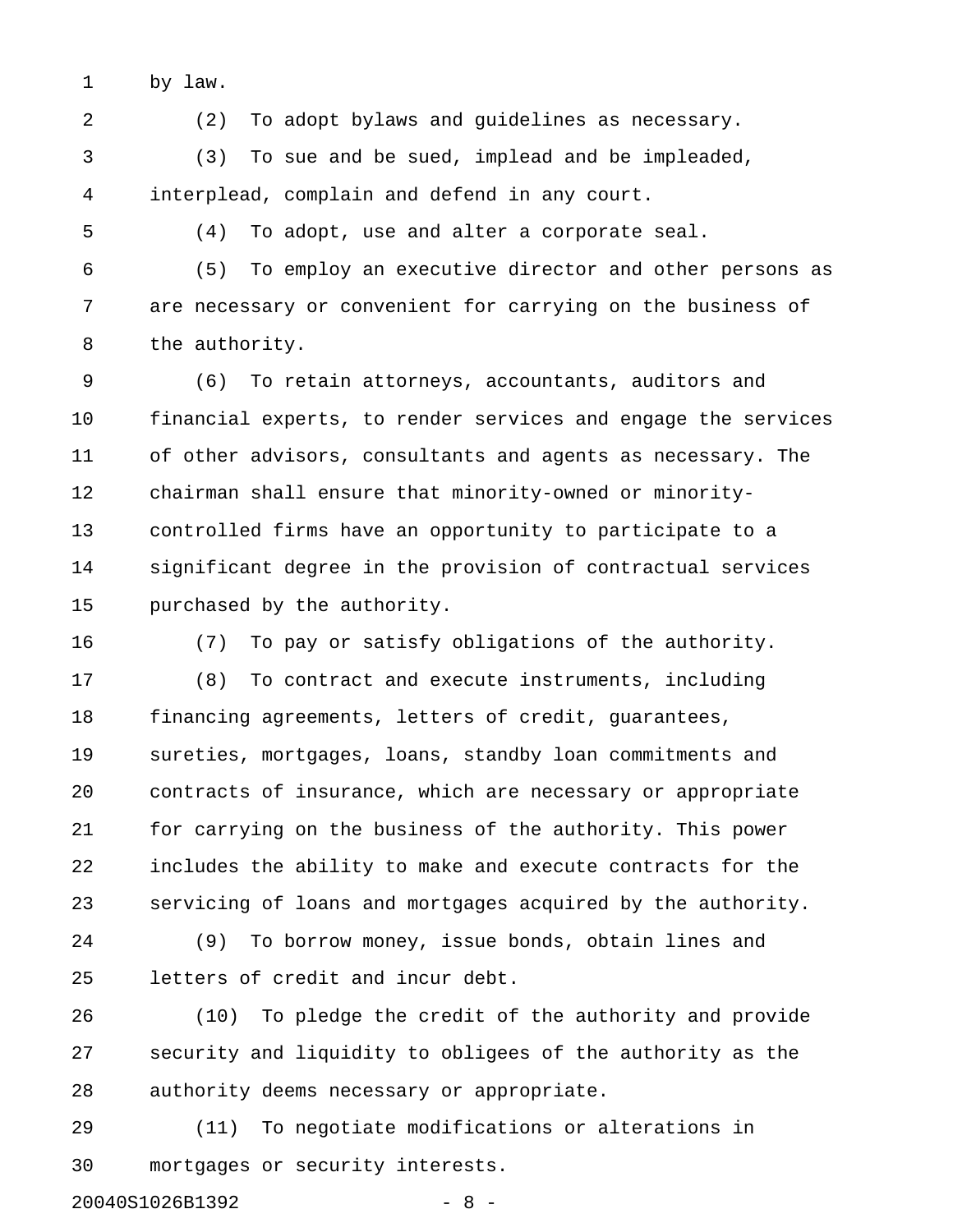1 (12) To foreclose on a mortgage or security interest in 2 default.

3 (13) To commence any action necessary to protect or 4 enforce any right conferred upon the authority by any law, 5 mortgage, security agreement, contract or other agreement.

6 (14) To bid for or purchase property which was the 7 subject of a mortgage or security interest at a foreclosure 8 or other sale and to acquire and take possession of that 9 property.

10 (15) To charge and collect fees and charges in 11 connection with loan commitments and servicing, including 12 reimbursement of costs of financing.

13 (16) To acquire, accept, purchase, receive, collect, 14 hold, convey and invest funds, fees and property, whether 15 tangible or intangible, from all sources, directly or by 16 assignment, pledge or otherwise.

17 (17) To sell, transfer, convey and dispose of any 18 property, whether tangible or intangible.

19 (18) To acquire and sell loans, mortgages and security 20 interests at public or private sale.

21 (19) To provide financial assistance to applicants and 22 project users.

23 (20) To agree to and comply with any conditions attached 24 to Federal or Commonwealth financial assistance not 25 inconsistent with the provisions of this chapter.

26 (21) To make rules regarding the operation of properties 27 and facilities of the authority subject to agreements with 28 obligees of the authority.

29 (22) To develop contractually binding policies to assure 30 that:

20040S1026B1392 - 9 -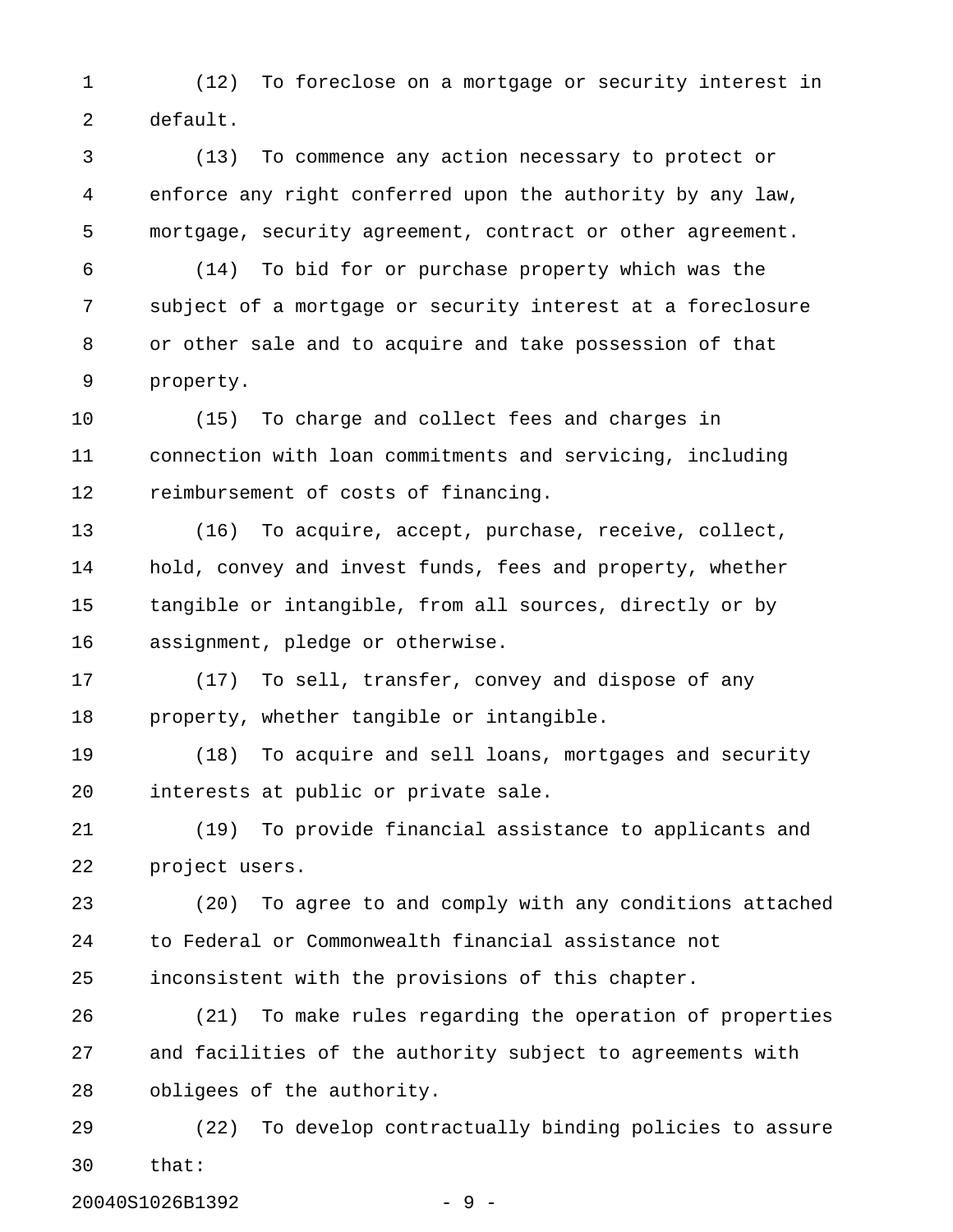1 (i) all persons, including the authority's 2 contractors, subcontractors, assignees, lessees, agents, 3 vendors and suppliers, are accorded equality of 4 opportunity in employment and contracting associated with 5 projects and programs authorized under this chapter; and

6 (ii) contracting parties demonstrate diversity in 7 ownership of equity interests.

8 (23) To exercise rights provided by law for the benefit 9 or protection of the authority or obligees of the authority.

10 (24) To invest money of the authority not required for 11 immediate use, including proceeds from the sale of any bonds, 12 as the board determines, subject to any agreement with 13 bondholders stated in the authorizing resolution providing 14 for the issuance of bonds.

15 (25) To procure insurance against any loss in connection 16 with its programs, property and other assets.

17 (26) To enter into agreements providing for the 18 acquisition of projects comprising or including public 19 facilities for financing purposes only.

20 (27) To promulgate regulations containing restrictions 21 as it may deem necessary or appropriate to effectuate the 22 public purposes of this chapter.

23 (28) To finance all or part of an interagency project 24 which meets the requirements of section 1521(a)(2) (relating 25 to bond issuance).

26 (29) To negotiate and enter into interest rate exchange 27 agreements, interest rate cap agreements, collar agreements, 28 corridor agreements, ceiling agreements, floor agreements, 29 forward agreements, float agreements and other similar 30 arrangements, which, in the judgment of the authority, will 20040S1026B1392 - 10 -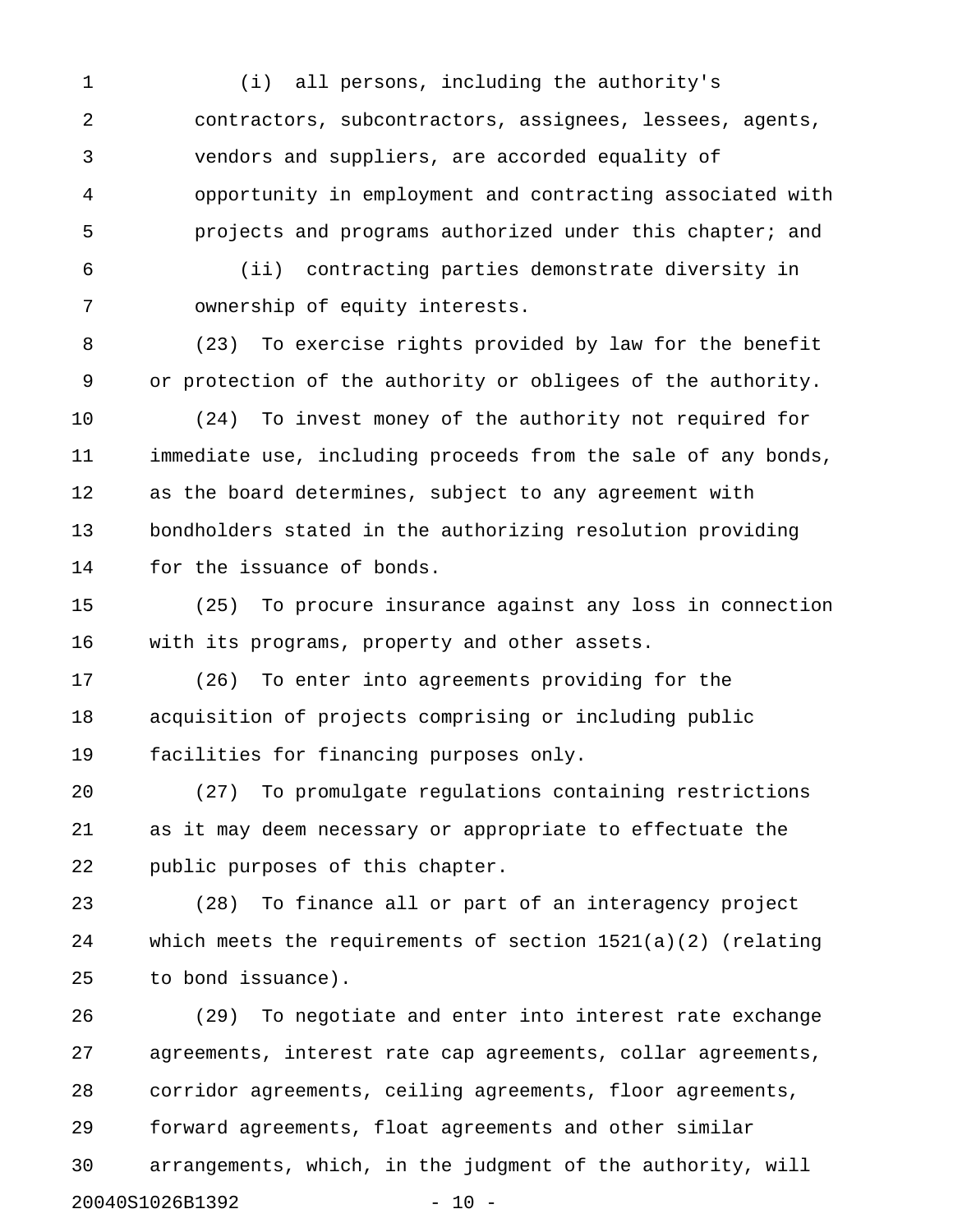1 assist the authority in managing the interest costs of the 2 authority.

3 (30) To enter into financing agreements with applicants 4 and project users providing, among other things:

- 
- 

5 (i) for loan, lease or sale financing or other 6 financing of projects for applicants or project users;

7 (ii) for loan, rental or purchase price payments or 8 other payments, sufficient to amortize the principal, 9 interest and premium, if any, of all bonds and 10 contractual obligations of the authority incurred to 11 provide funds to pay the costs of the projects to be 12 financed;

13 (iii) for the applicants or project users to pay or 14 cause to be paid all other costs of acquiring, 15 constructing, maintaining and operating the projects;

16 (iv) for conveyance with or without consideration of 17 any part or all of a project to the project user or 18 applicant on or before payment of all bonds and 19 contractual obligations of the authority incurred with 20 **respect** to the project; and

21 (v) for other matters as are customary in those 22 agreements or as may be deemed necessary or appropriate 23 by the authority.

24 (31) To make contracts and to execute instruments 25 necessary or convenient for the carrying on of its business.

26 (32) To do any act necessary or appropriate to carry out 27 and effectuate the purposes of this chapter.

28 (33) To do any act necessary or convenient to the 29 exercise of the powers set forth in this subsection 30 reasonably implied from those powers.

20040S1026B1392 - 11 -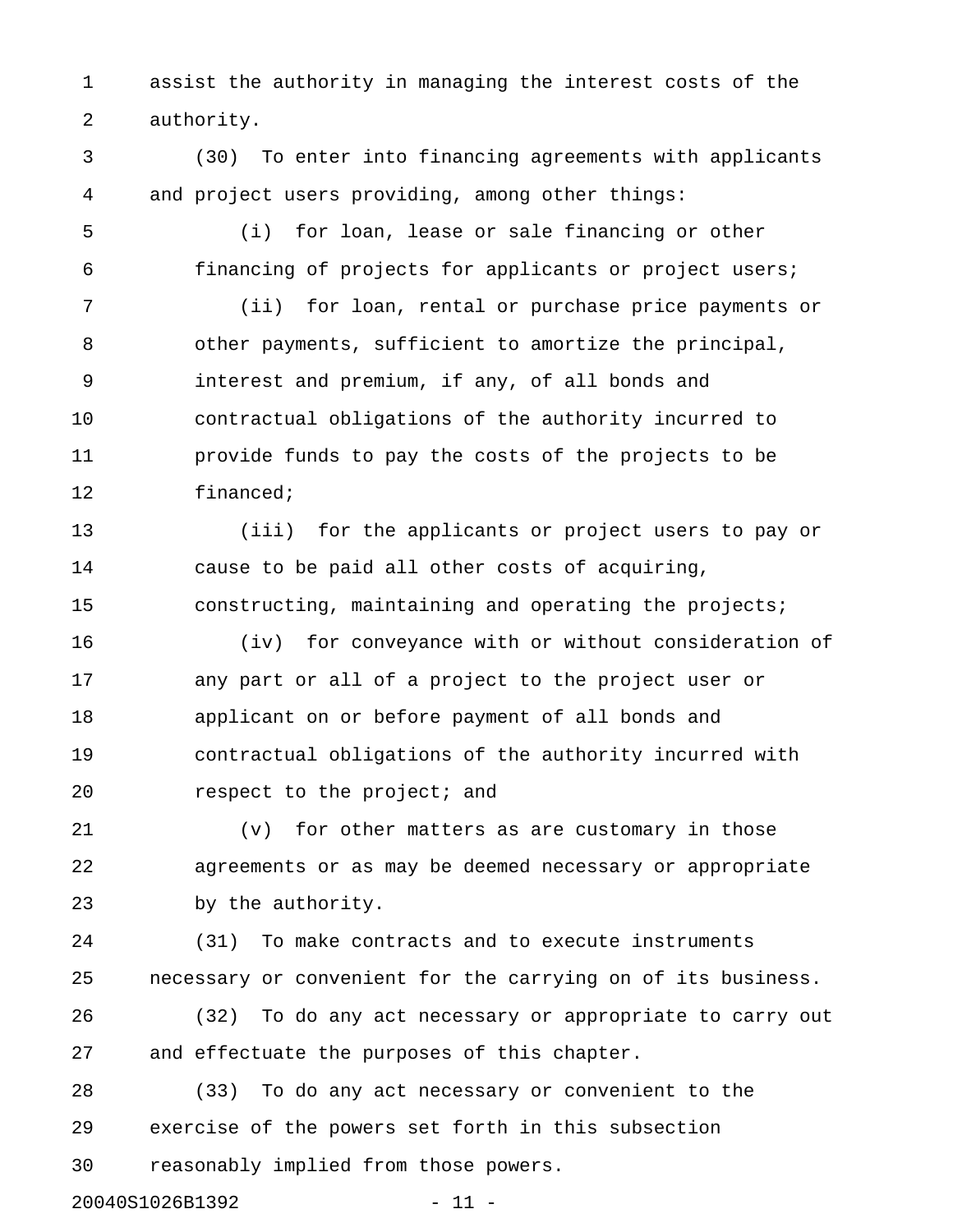| $\mathbf 1$                | Duties.--The authority shall administer the programs<br>(b)      |  |  |
|----------------------------|------------------------------------------------------------------|--|--|
| 2                          | established in Subchapter E (relating to programs) in accordance |  |  |
| 3                          | with this chapter.                                               |  |  |
| 4                          | SUBCHAPTER C                                                     |  |  |
| 5                          | <b>BONDS</b>                                                     |  |  |
| 6                          | Sec.                                                             |  |  |
| 7                          | Bond issuance.<br>1521.                                          |  |  |
| 8                          | 1522.<br>Commonwealth taxation.                                  |  |  |
| 9                          | Federal taxation.<br>1523.                                       |  |  |
| 10                         | Validity of bonds; limitation on actions.<br>1524.               |  |  |
| 11                         | 1525.<br>Provisions of bonds; trust agreements.                  |  |  |
| 12                         | 1526.<br>Validity of pledge.                                     |  |  |
| 13                         | 1527.<br>Commonwealth pledges.                                   |  |  |
| 14                         | Bonds to be legal investments.<br>1528.                          |  |  |
| 15                         | 1529.<br>Bondholder rights.                                      |  |  |
| 16                         | § 1521. Bond issuance.                                           |  |  |
| 17                         | Authorization.--<br>(a)                                          |  |  |
| 18                         | The authority has the power to issue its limited<br>(1)          |  |  |
| 19                         | obligation revenue bonds and other types of limited              |  |  |
| 20                         | obligation revenue financing as in the judgment of the           |  |  |
| 21                         | authority is necessary to provide sufficient funds for any       |  |  |
| 22                         | project or group of projects, provided as follows:               |  |  |
| 23                         | That the issuance by the authority of taxable or<br>(i)          |  |  |
| 24                         | tax-exempt bonds on behalf of projects comprising                |  |  |
| 25                         | industrial facilities, commercial facilities, pollution          |  |  |
| 26                         | control facilities, energy conversion facilities, energy-        |  |  |
| 27                         | producing facilities and disaster relief project                 |  |  |
| 28                         | facilities, other than Pennsylvania Opportunity Fund             |  |  |
| 29                         | projects, has been authorized by a local economic                |  |  |
| 30                         | development financing authority or a group of local              |  |  |
| 20040S1026B1392<br>$-12 -$ |                                                                  |  |  |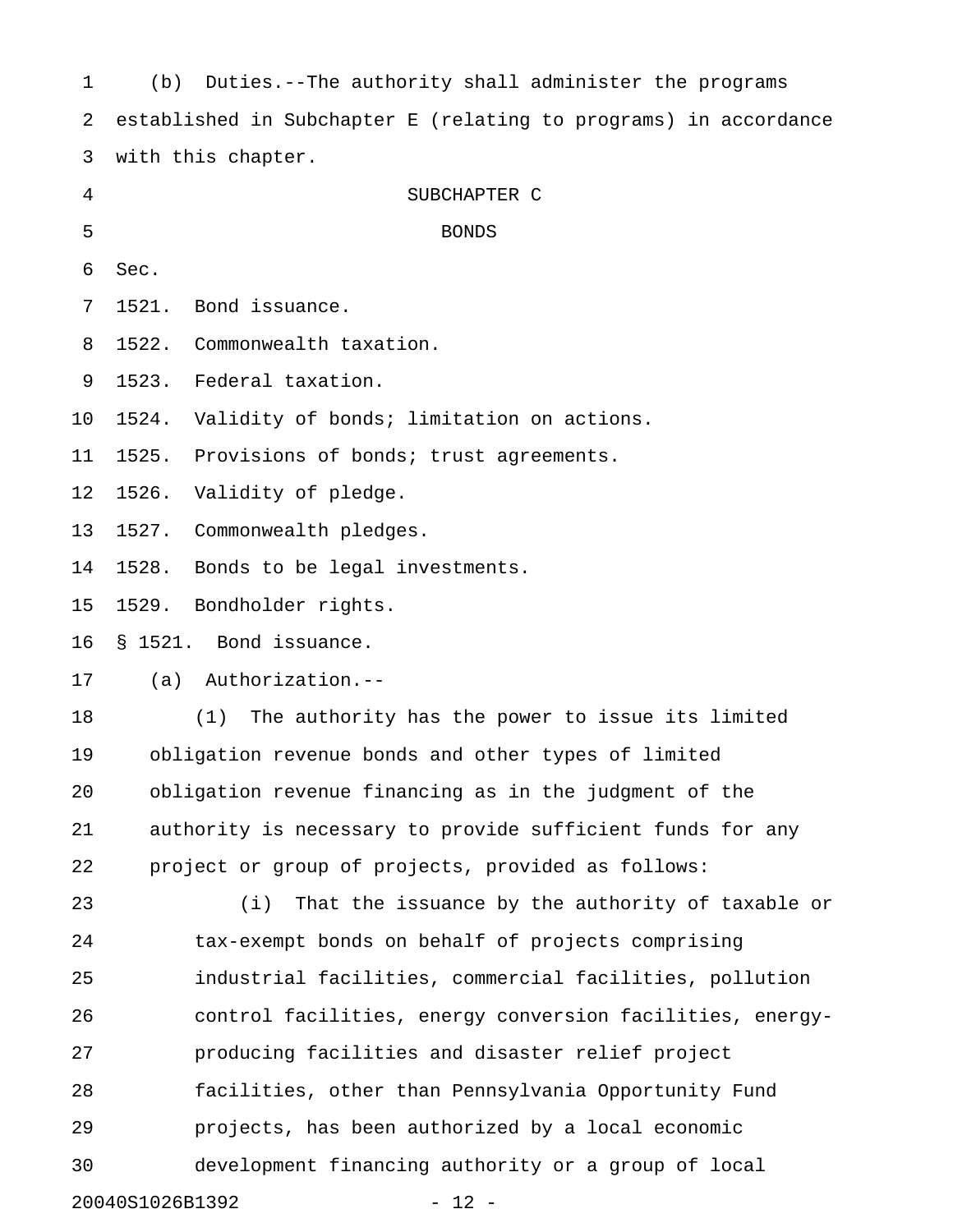1 economic development financing authorities or by a local 2 economic development agency or a group of local economic 3 development agencies.

4 (ii) That the authority may issue taxable or tax-5 exempt bonds on behalf of interagency projects, only if:

6 (A) the applicant has first applied to PENNVEST 7 for financing under the provisions of the act of 8 March 1, 1988 (P.L.82, No.16), known as the 9 Pennsylvania Infrastructure Investment Authority Act; 10 and

11 (B) PENNVEST, in writing, refers the applicant 12 to the authority to finance all or part of the 13 interagency project in accordance with this chapter.

14 (iii) That the issuance by the authority of taxable 15 or tax-exempt bonds for a public facility, for 16 interagency projects and for projects for roads and 17 transportation facilities and transportation systems has 18 been authorized by a municipality, municipal authority or 19 Commonwealth agency and that both the applicant and the 20 authority have determined that the cost of obtaining the 21 financing for the public facility will be reduced through 22 the issuance of bonds through the authority. For purposes 23 of the determination required in this subparagraph, any 24 financing for a public facility that the authority 25 reasonably believes could have received a rating of "A" 26 or better from a nationally recognized rating agency 27 shall be presumed not to be eligible for financing by the 28 authority under this paragraph.

29 (2) The authority may, as it deems necessary and 30 desirable, use the proceeds of bonds issued for all of the 20040S1026B1392 - 13 -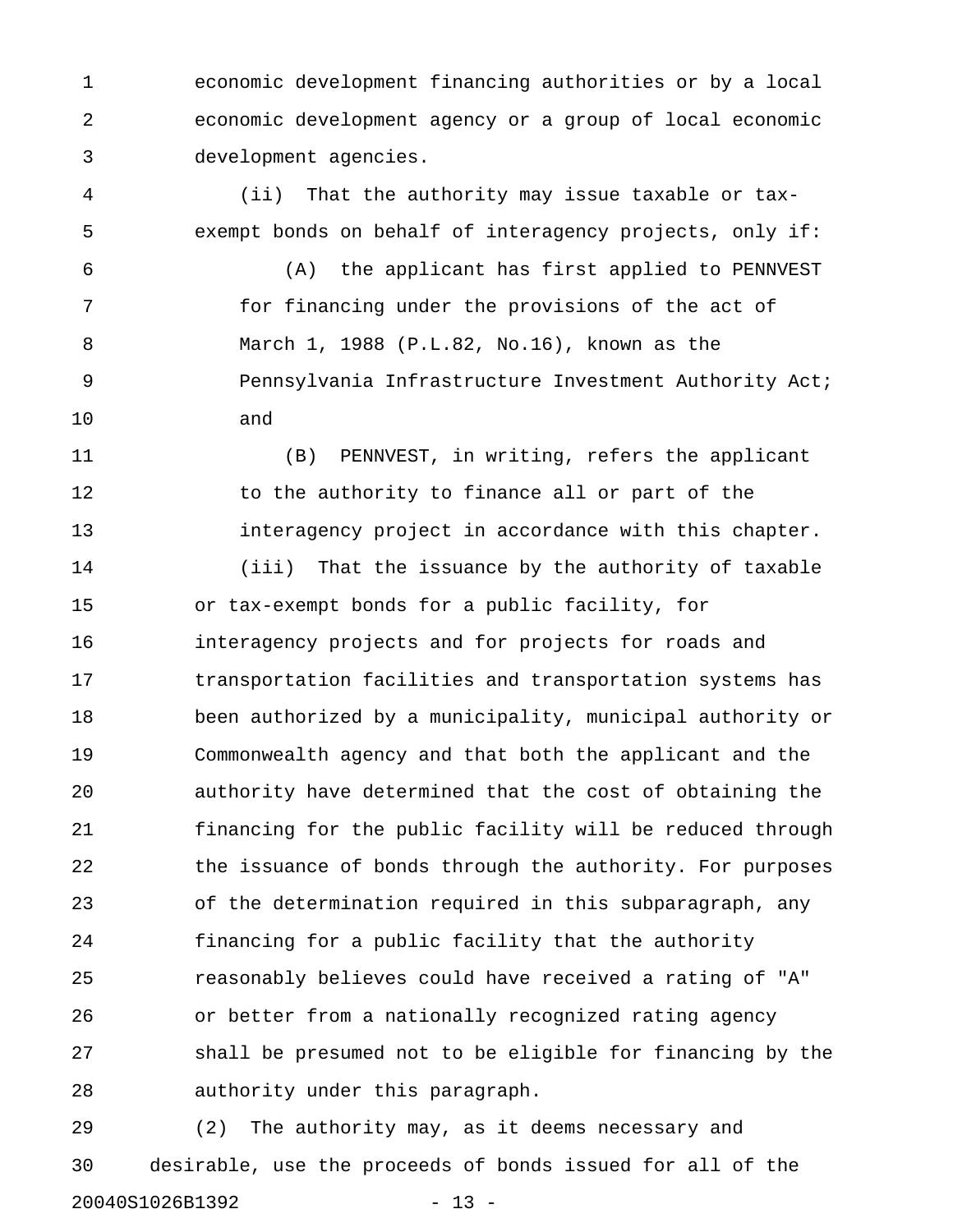1 following:

2 (i) Making loans.

3 (ii) Purchasing loans, mortgages, security interests 4 or loan participations.

5 (iii) Paying incidental expenses in connection with 6 activity under subparagraphs (i) and (ii).

7 (iv) Paying expenses of authorizing and issuing the 8 bonds.

9 (v) Paying interest on the bonds until revenues of 10 the project are available in sufficient amounts to pay 11 interest.

12 (vi) Funding reserves.

13 (b) Method of financing.--The financing of projects may be 14 with tax-exempt bonds or taxable bonds issued pursuant to this 15 chapter and may be direct through application of bond proceeds 16 or other funds to pay project costs or indirect through stock 17 purchases or other means as the authority approves.

18 (c) Authorization requirements.--

19 (1) Bonds of the authority shall be authorized by a 20 resolution of the board.

21 (2) The bonds shall, as provided in the resolution of 22 the board:

23 (i) be of a series;

24 (ii) bear a date or dates;

25 (iii) bear or accrue interest at any rate or rates, 26 whether fixed or variable;

27 (iv) be in denominations;

28 (v) be in any form, either coupon or fully 29 registered without coupons or in certificated or book-30 entry-only form;

20040S1026B1392 - 14 -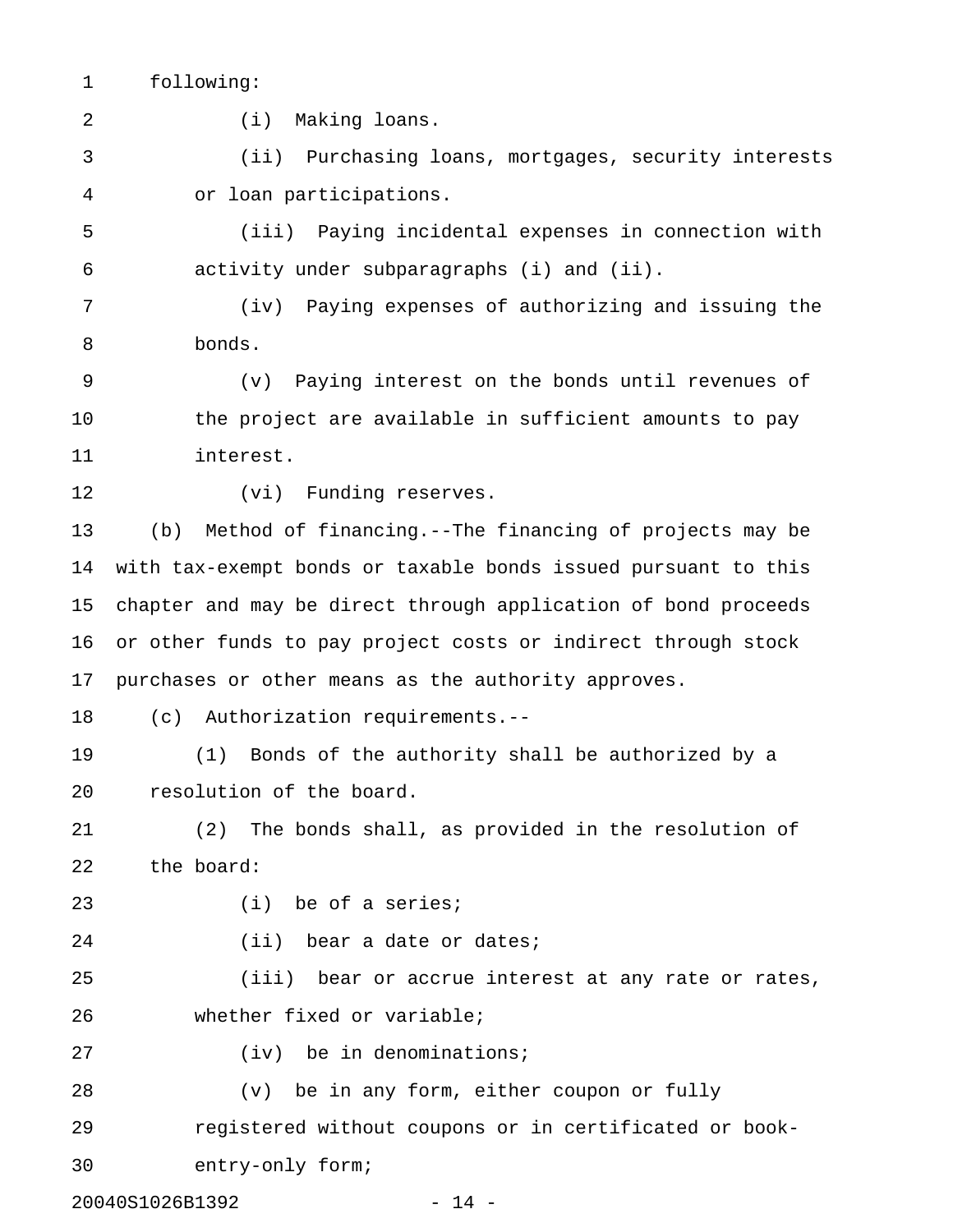1 (vi) carry registration, exchangeability and 2 interchangeability privileges;

3 (vii) be payable in any medium of payment and at any 4 place or places;

5 (viii) mature on a date or dates not to exceed 40 6 years from the bonds' original issue date; and

7 (ix) be subject to terms of redemption, if any. 8 (3) Bonds shall be signed by or shall bear the facsimile 9 signature of the officer designated by the board.

10 (4) Interest coupons shall be attached to coupon bonds 11 and shall bear the facsimile signature of the officer 12 designated by the board.

13 (5) Bonds may be authenticated by an authenticating 14 agent, fiscal agent or trustee.

15 (6) Bonds may be issued and delivered notwithstanding 16 that the officer signing the bonds or whose facsimile 17 signature is on a coupon has ceased to be the officer at the 18 time when the bond is actually delivered.

19 (d) No debt or liability of the Commonwealth.--

20 (1) Bonds issued under this chapter shall not be a debt 21 or liability of the Commonwealth and shall not create or 22 constitute any indebtedness, liability or obligation of the 23 Commonwealth.

24 (2) Bonds shall be payable solely from revenues or funds 25 pledged or available for their repayment as authorized in 26 this chapter, including the proceeds of any issue of bonds 27 and, in the case of a public project, the pledge of fees, 28 taxes and other revenues by a political subdivision or other 29 instrumentality of the Commonwealth.

30 (3) All bonds shall contain on their faces statements to 20040S1026B1392 - 15 -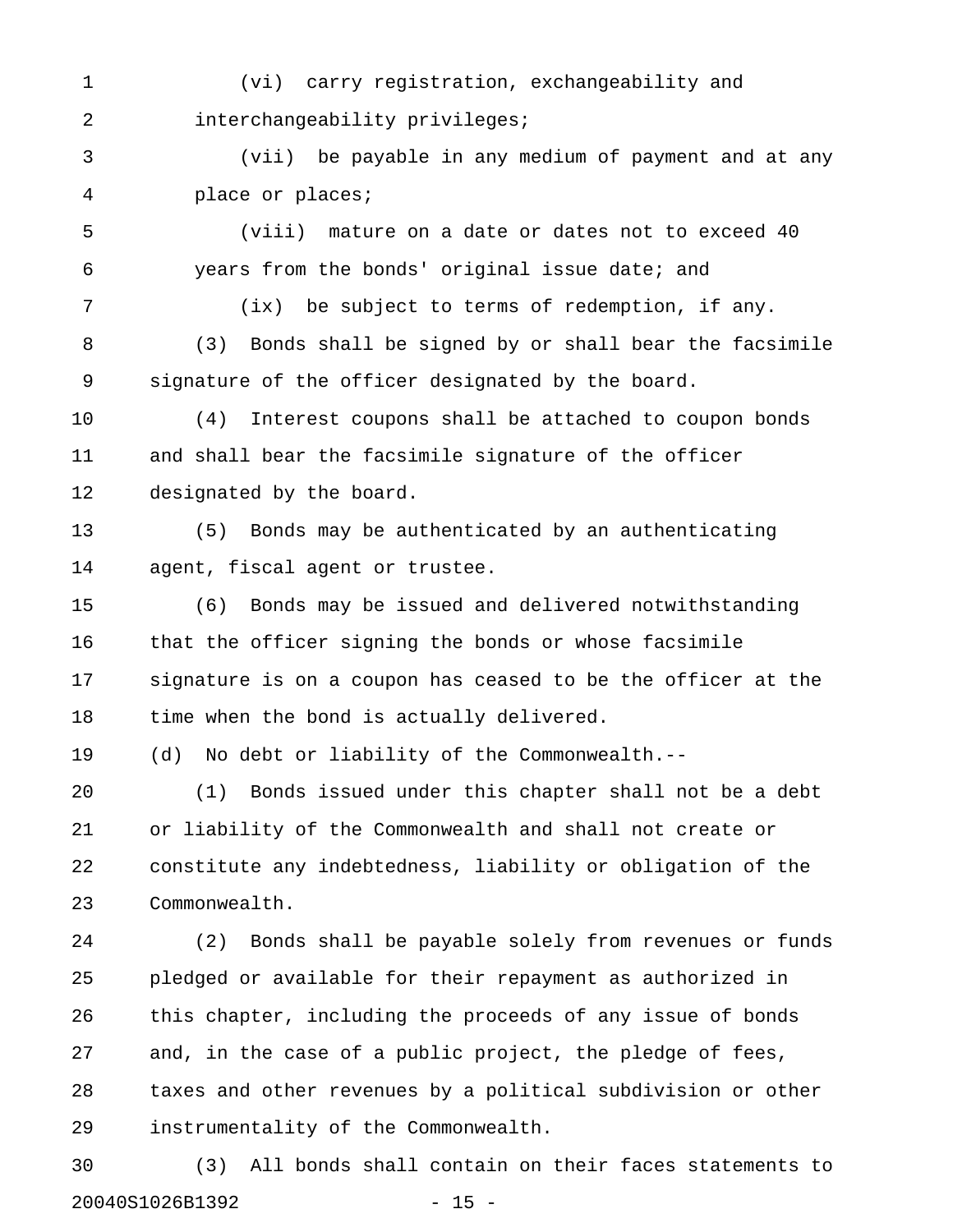1 the effect that:

2 (i) the authority is obligated to pay the principal 3 of or the interest on the bonds only from its revenues, 4 receipts or funds pledged or available for their payment 5 as authorized in this chapter;

6 (ii) neither the Commonwealth nor any political 7 subdivision is obligated to pay the principal or 8 interest; and

9 (iii) neither the faith and credit nor the taxing 10 power of the Commonwealth or any political subdivision is 11 pledged to the payment of the principal of or the 12 interest on the bonds.

13 (e) Sale.--

14 (1) Bonds may be sold at public sale, invited sale or 15 private sale for the price or prices the authority 16 determines.

17 (2) The authority shall ensure that minority-owned or 18 minority-controlled firms have an opportunity to participate 19 in a significant way in bond sale activities.

20 (f) Interim receipts.--Pending the preparation of the 21 definitive bonds, interim receipts may be issued to the 22 purchaser or purchasers of the bonds and shall contain the terms 23 and conditions established by the authority.

24 (g) Negotiable instruments.--Bonds of the authority shall 25 have the qualities of negotiable instruments under 13 Pa.C.S. 26 (relating to commercial code).

27 (h) Refunding.--Subject to provisions of this chapter and 28 the terms of bonds or other contractual obligations issued in 29 accordance with this chapter, the authority may refund any 30 outstanding debt of the authority, whether the debt represents 20040S1026B1392 - 16 -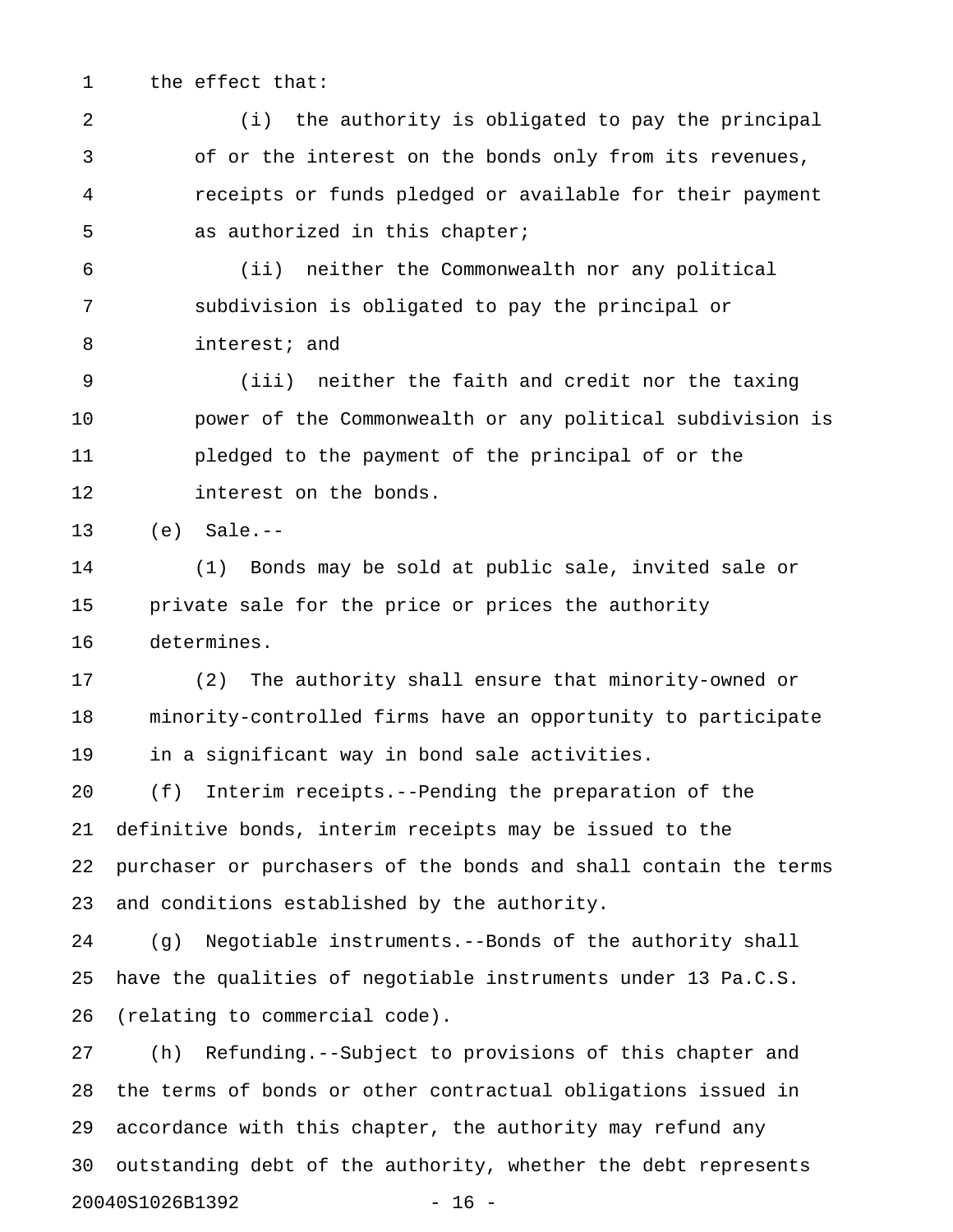1 principal or interest, in whole or in part, at any time. For the 2 purposes of this subsection, the term "refund" and its 3 variations means the issuance and sale of obligations the 4 proceeds of which are used or are to be used for the payment or 5 redemption of outstanding obligations upon or prior to maturity. 6 § 1522. Commonwealth taxation.

7 (a) General.--The effectuation of the purposes of the 8 authority is in all respects for the benefit of the people of 9 this Commonwealth; for the increase of their commerce and 10 prosperity; and for the improvement of their health, safety, 11 welfare and living conditions.

12 (b) Authority.--Since the authority, as a public 13 instrumentality of the Commonwealth, will be performing 14 essential governmental functions in effectuating these purposes, 15 the authority is not required to pay any taxes or assessments 16 upon any property acquired or used or permitted to be used by 17 the authority for its purposes.

18 (c) Bonds.--Bonds issued by the authority, the transfer and 19 the income from the bonds, including profit made on their sale, 20 are free from State and local taxation within this Commonwealth. 21 The exclusion under this subsection shall not extend to gift, 22 estate, succession or inheritance taxes or any other taxes not 23 levied directly on the bonds, their transfer, the income from 24 the bonds or the realization of profits on their sale.

25 § 1523. Federal taxation.

26 (a) Allocation.--If the bonds issued by the authority for a 27 project are tax-exempt bonds for which Federal law requires an 28 allocation, the department shall issue an allocation charging a 29 small issue project's pro rata share of the issue to the county 30 in which the project will be located if the project requires a 20040S1026B1392 - 17 -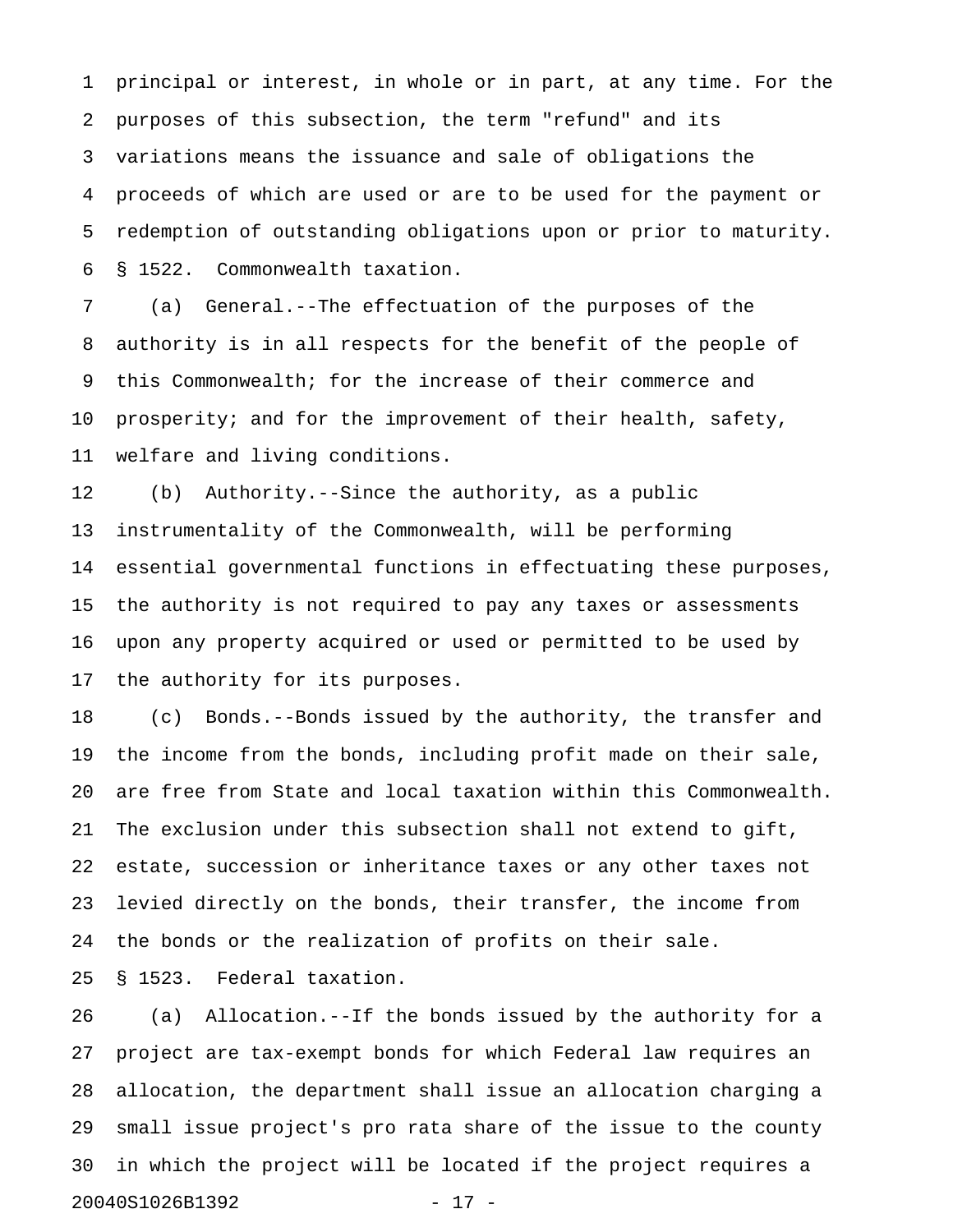1 type of allocation distributed by the department to counties. 2 (b) Approval.--If gubernatorial approval is required by 3 Federal or Commonwealth law, the Governor may approve the 4 issuance of bonds by the authority upon receipt of written 5 request for approval from the board. The written request must 6 state all of the following:

7 (1) The authority has conducted a public hearing, with 8 appropriate public notice, concerning the purposes for which 9 the bonds are to be issued.

10 (2) A description of the project or projects to be 11 financed.

12 (3) A description of the method of financing the project 13 or projects.

14 (4) A summary of the comments made and questions posed 15 at the public hearing.

16 § 1524. Validity of bonds; limitation on actions.

17 (a) Presumption.--A bond reciting in substance that it has 18 been issued by the authority to accomplish the public purposes 19 of this chapter shall be conclusively deemed in any suit, action 20 or proceeding involving the validity or enforceability of the 21 bonds or their security to have been issued for the public 22 purposes of this chapter.

23 (b) Estoppel.--After issuance, bonds shall be conclusively 24 presumed to be fully authorized and issued by all the laws of 25 this Commonwealth; and any person shall be estopped from 26 questioning their validity, sale, execution or delivery by the 27 authority.

28 § 1525. Provisions of bonds; trust agreements.

29 A resolution authorizing bonds or any trust agreement 30 approved by the authority in a resolution authorizing the bonds 20040S1026B1392 - 18 -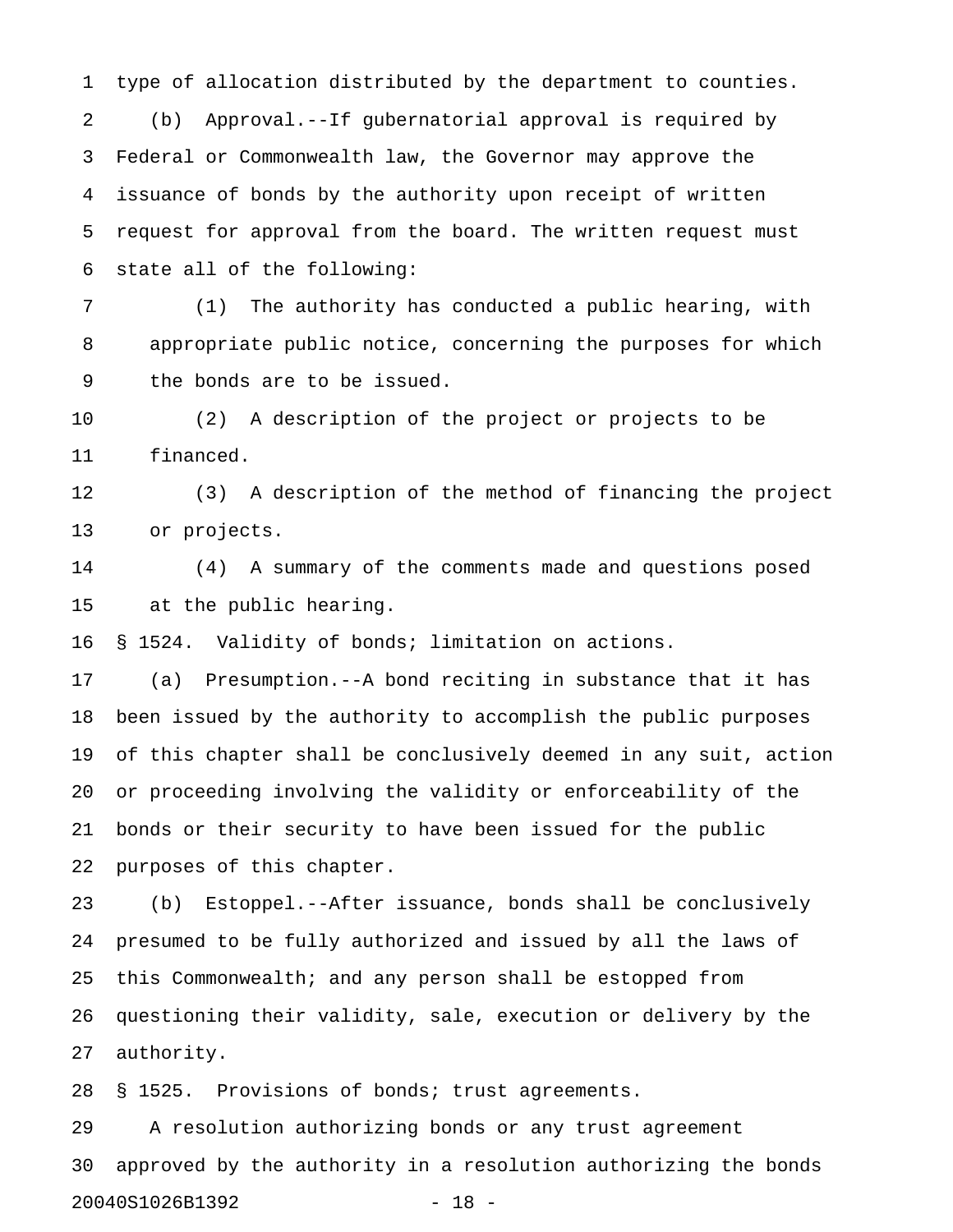1 may contain provisions to:

2 (1) Secure the bonds.

3 (2) Covenant against:

4 (i) pledging or granting a security interest in all 5 or any part of the authority's revenues or all or any 6 part of its property to which its right or title exists 7 or which may later come into existence; or

8 (ii) permitting or suffering any lien on all or any 9 part of its revenues or property.

10 (3) Covenant with respect to limiting the authority's 11 right to sell, pledge or otherwise dispose of bonds or notes 12 of governmental units, loan agreements or other property.

13 (4) Covenant as to additional bonds to be issued, as to 14 limitations on additional bonds, as to terms and conditions 15 of additional bonds and as to the custody, application, 16 investment and disposition of proceeds of bonds.

17 (5) Covenant as to the incurring of other debts or 18 obligations by the authority.

19 (6) Covenant as to the:

20 (i) payment of principal of or interest on bonds; 21 (ii) sources and methods of payment; and 22 (iii) rank or priority of bonds with respect to

23 liens or security interests.

24 (7) Provide for the replacement of lost, stolen, 25 destroyed or mutilated bonds.

26 (8) Covenant against extending the time for the payment 27 of bonds or interest.

28 (9) Covenant as to the redemption, purchase, tender of 29 bonds by the authority or the bondholders and the privilege 30 of exchange of bonds for other bonds.

20040S1026B1392 - 19 -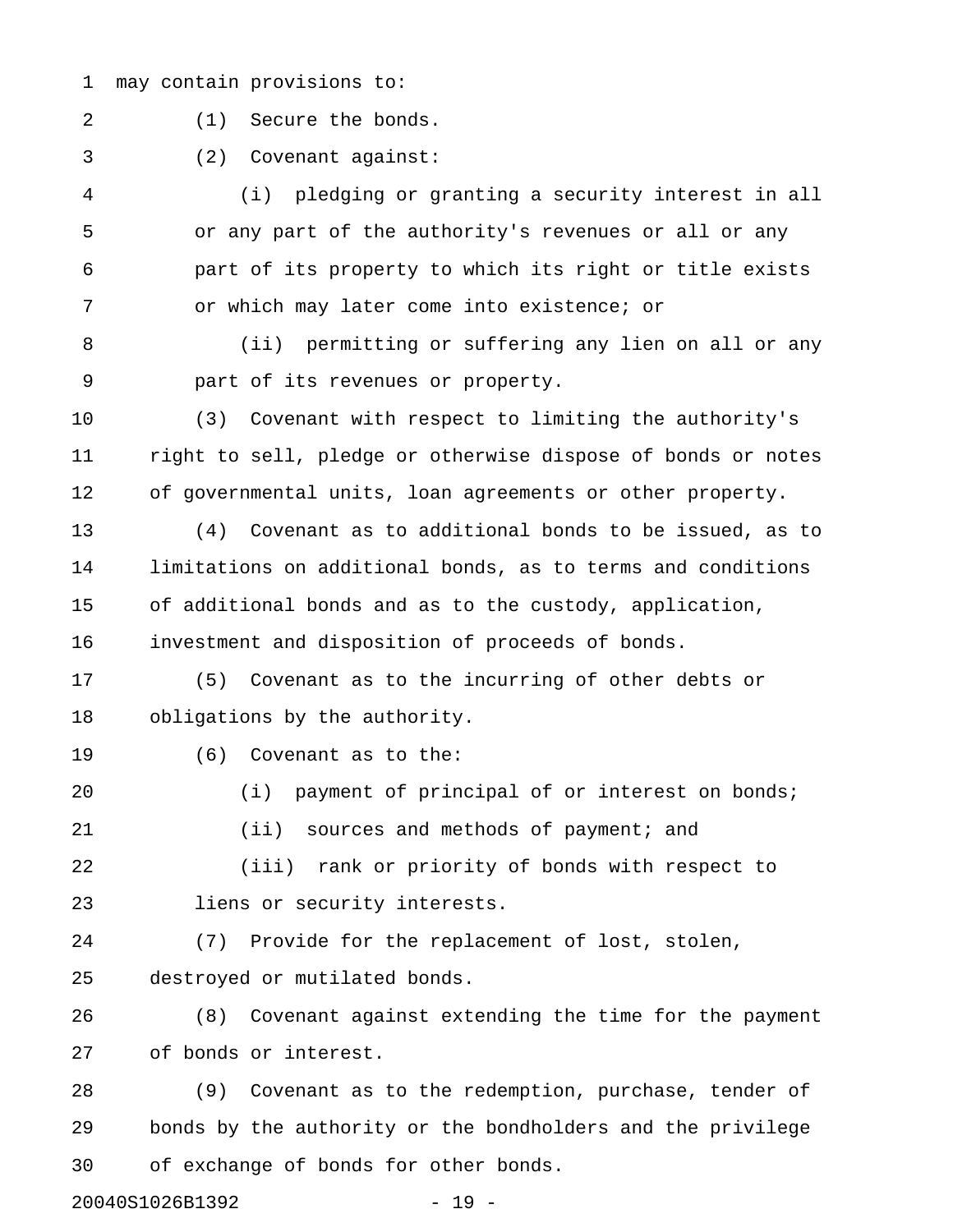1 (10) Create or authorize the creation of special funds 2 or accounts to be held in trust or otherwise for the benefit 3 of bondholders or of reserves for debt service or other 4 purposes.

5 (11) Covenant as to the use, investment and disposition 6 of the money held in special funds, accounts or reserves.

7 (12) Prescribe:

8 (i) the procedure, if any, by which the terms of any 9 contract with bondholders may be amended or abrogated; 10 (ii) the percentage of the principal amount of bonds 11 the holders of which must consent to the amendment or

12 abrogation; and

13 (iii) the manner in which the consent may be given. 14 (13) Covenant as to the use of any or all of the 15 authority's real or personal property or warrant its title. 16 (14) Provide for the maintenance of the authority's real

17 and personal property, the replacement of its real and 18 personal property, the insurance to be carried on its real 19 and personal property and the use and disposition of 20 insurance proceeds.

21 (15) Provide for rights, liabilities, powers and duties 22 arising upon the breach of any covenant, condition or 23 obligation.

24 (16) Prescribe:

25 (i) events of default;

26 (ii) terms and conditions upon which any or all of 27 the bonds become or may be declared due and payable 28 before stated maturity following an event of default; and

29 (iii) terms and conditions upon which the 30 declaration and its consequence may be waived.

20040S1026B1392 - 20 -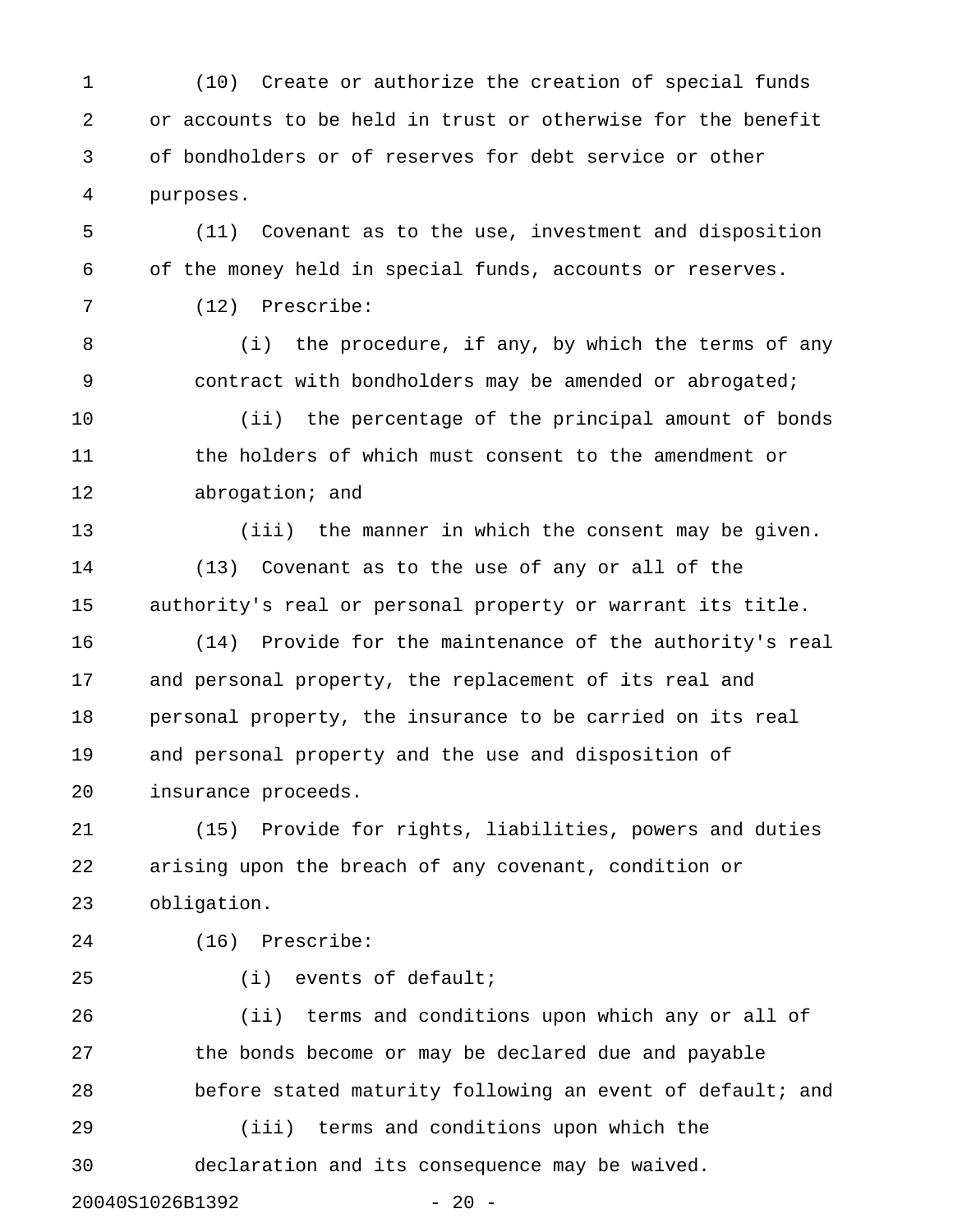1 (17) Pay the costs or expenses incident to:

2 (i) the enforcement of the bonds;

3 (ii) the provisions of the resolution authorizing 4 the issuance of the bonds;

5 (iii) the trust agreement securing the bonds; and

6 (iv) any covenant or agreement of the authority with 7 the holders of the bonds or other obligees of the 8 authority.

9 (18) Vest in a trustee, within or without this 10 Commonwealth, any property, rights, powers and duties in 11 trust, including rights with respect to the sale or other 12 disposition of notes and bonds of governmental units and 13 other instruments and security pledged under a resolution or 14 trust agreement for the benefit of bondholders and rights, by 15 suit or action, to foreclose a mortgage pledged under a 16 resolution or trust indenture for the benefit of bondholders.

17 (19) Limit the rights, powers and duties of a trustee 18 and the right of bondholders to appoint a trustee.

19 (20) Establish the terms and conditions upon which a 20 trustee or the bondholders may enforce a covenant or rights 21 securing or relating to the bonds.

22 (21) Obtain letters of credit, bond insurance and other 23 facilities for credit enhancement and liquidity.

24 (22) Exercise all or any part or combination of the 25 powers granted in this chapter.

26 (23) Make covenants other than and in addition to the 27 covenants expressly authorized by this chapter.

28 (24) Make any other covenant and do or refrain from 29 doing any other act and thing necessary, convenient or 30 desirable in order to better secure the bonds of the 20040S1026B1392 - 21 -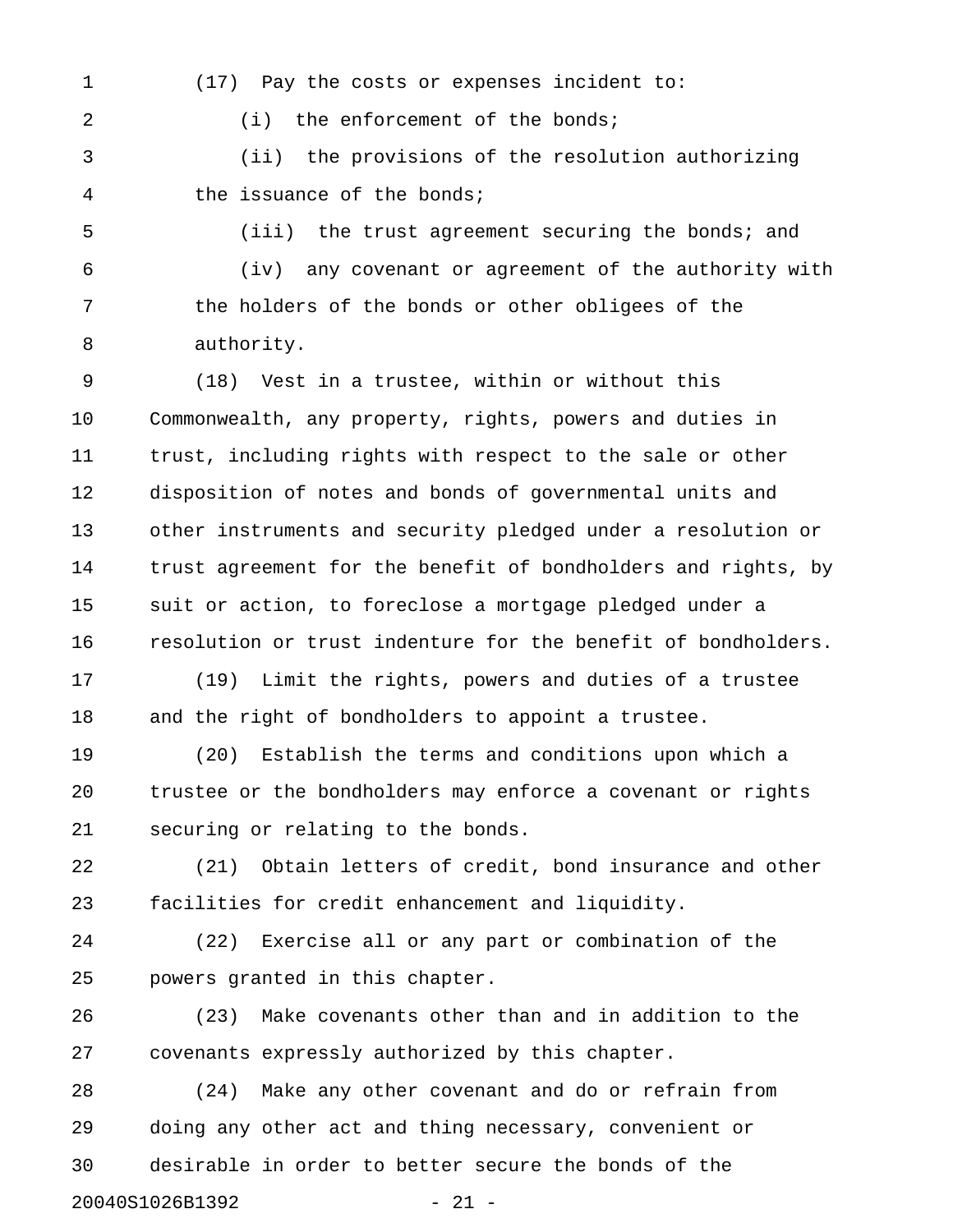1 authority or, in the absolute discretion of the authority, as 2 will tend to make bonds of the authority more marketable, 3 notwithstanding that the covenant, act or thing may not be 4 specifically enumerated in this chapter.

5 § 1526. Validity of pledge.

6 Any pledge of or grant of a security interest in revenues or 7 instruments made by the authority shall be valid and binding 8 from the time when the pledge is made. The revenues, receipts, 9 money, funds or other property or instruments pledged and later 10 received by the authority shall immediately be subject to the 11 lien of the pledge or security interest without any physical 12 delivery of the property pledged or further act. The lien of the 13 pledge or security interest shall be valid and binding as 14 against all parties having claims of any kind in tort, contract 15 or otherwise against the authority irrespective of whether the 16 parties have notice of the lien, pledge or security interest. No 17 instrument by which a pledge or security interest is created, 18 evidenced or noticed need be recorded or filed to perfect the 19 pledge or security interest, except in the records of the 20 authority.

21 § 1527. Commonwealth pledges.

22 (a) Bondholders.--The Commonwealth pledges to and agrees 23 with each obligee of the authority that the Commonwealth will 24 not limit or alter the rights and powers vested in the authority 25 or otherwise created by this chapter in any manner inconsistent 26 with the obligations of the authority to its obligees until all 27 bonds at any time issued, together with the interest on the 28 bonds, are fully paid and discharged.

29 (b) Lessees.--The Commonwealth pledges and agrees with any 30 person that, as owner of property which is leased or subleased 20040S1026B1392 - 22 -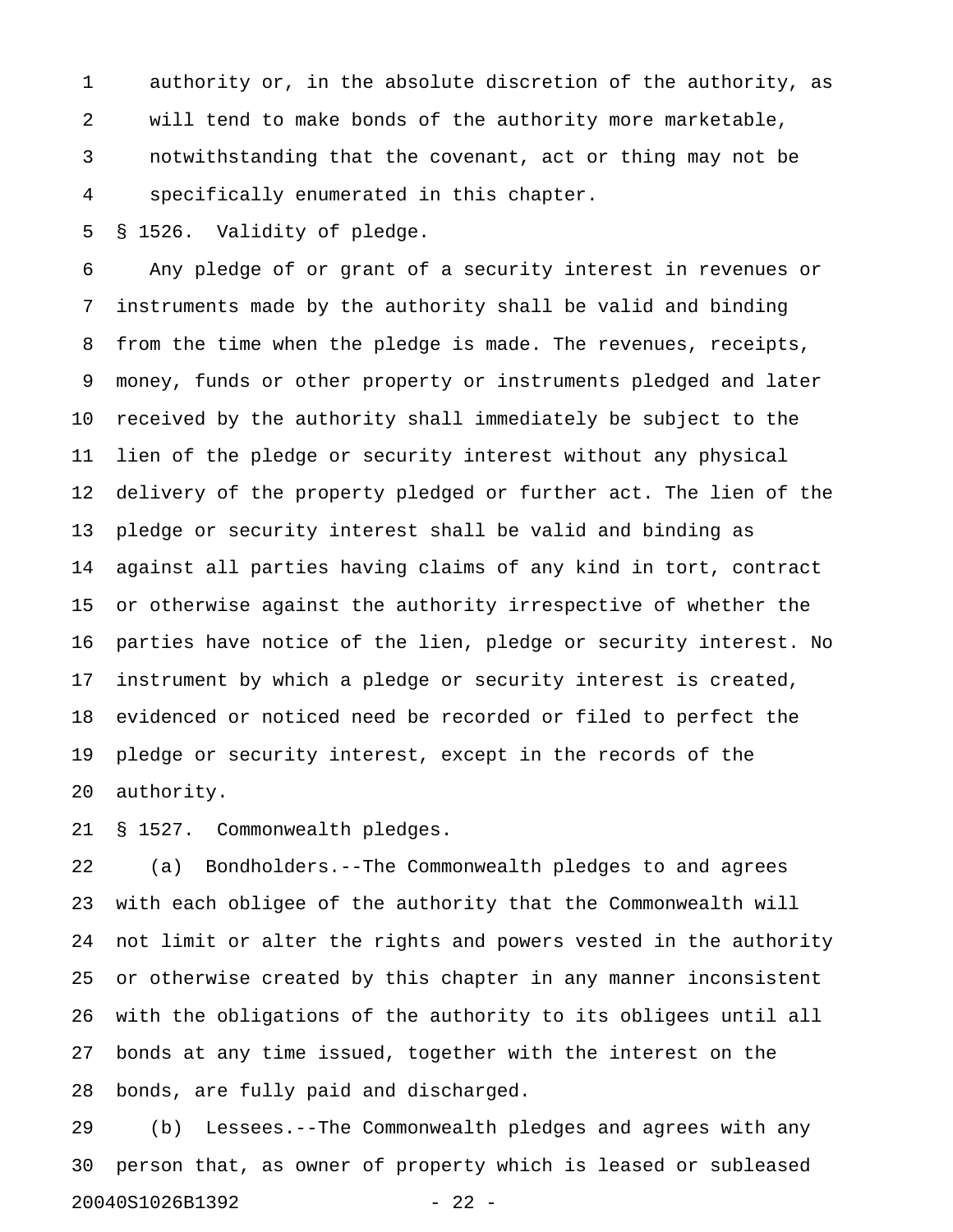1 to or from the authority, it will not limit or alter the rights 2 and powers vested in the authority or otherwise created by this 3 chapter in any manner which impairs the obligations of the 4 authority until all the obligations of the authority under the 5 lease or sublease are fully met and discharged.

6 § 1528. Bonds to be legal investments.

7 (a) Investments.--Bonds issued pursuant to this chapter are 8 made securities in which all of the following may properly and 9 legally invest funds, including capital, deposits or other funds 10 in their control or belonging to them:

11 (1) Government agencies.

12 (2) Insurance companies.

13 (3) Trust companies.

14 (4) Banking associations, banking corporations and 15 savings banks.

16 (5) Investment companies.

17 (6) Executors, trustees and other fiduciaries.

18 (7) Trustees of any retirement, pension or annuity fund 19 or system of the Commonwealth.

20 (b) Deposits.--Bonds issued by the authority are made 21 securities which may properly and legally be deposited with and 22 received by any government agency for any purpose for which the 23 deposit of bonds or other obligations of the Commonwealth are 24 authorized by law.

25 § 1529. Bondholder rights.

26 The rights and remedies conferred upon or granted to 27 bondholders pursuant to this chapter shall be in addition to and 28 not in limitation of rights and remedies lawfully granted to 29 bondholders by the resolution providing for the issuance of 30 bonds or by any trust agreement or other agreement under which 20040S1026B1392 - 23 -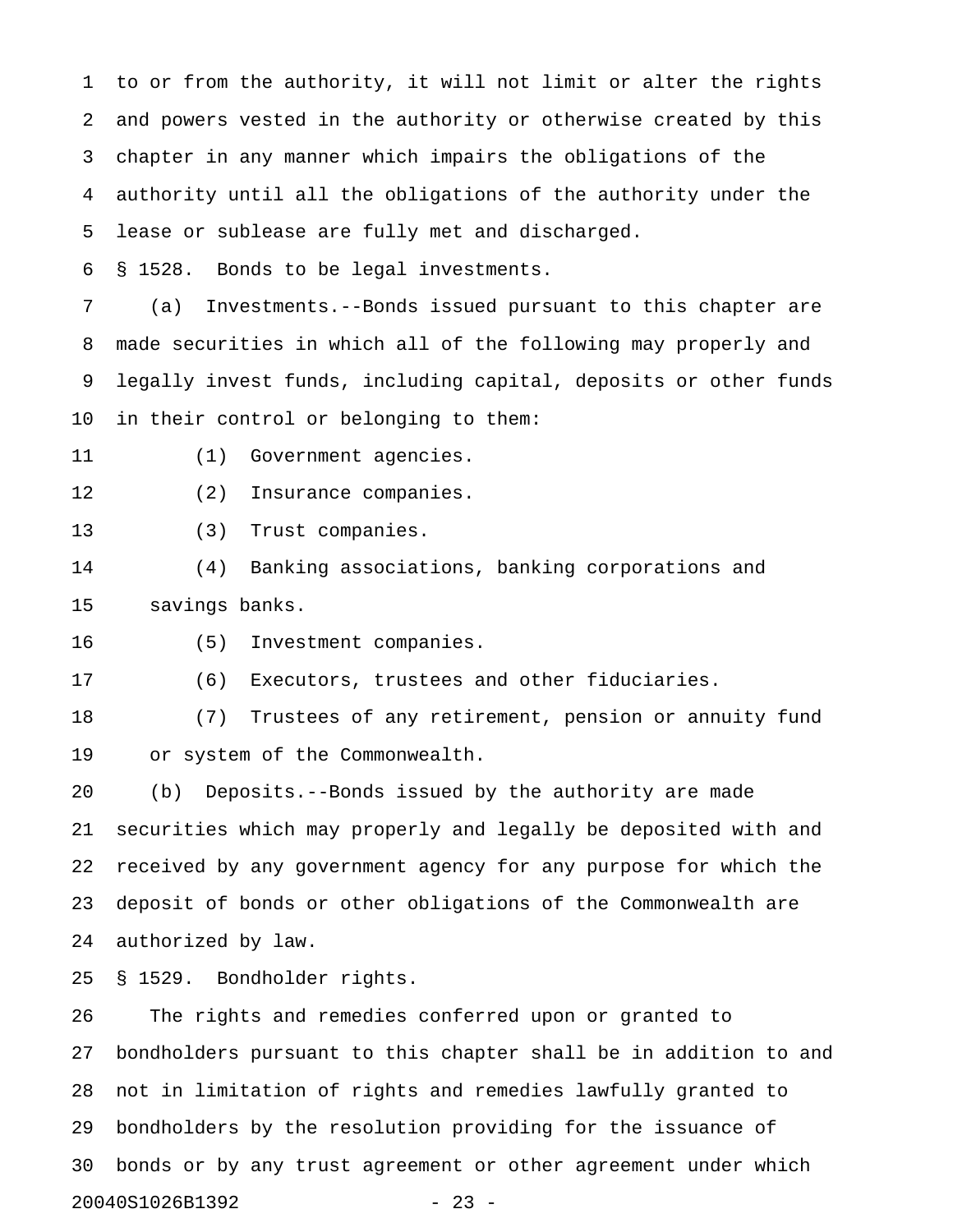| $\mathbf{1}$    | the bonds may be issued or secured.                              |
|-----------------|------------------------------------------------------------------|
| 2               | SUBCHAPTER D                                                     |
| 3               | AUTHORITY LOANS                                                  |
| 4               | Sec.                                                             |
| 5               | Restrictions on use of funds.<br>1541.                           |
| 6               | Funding.<br>1542.                                                |
| 7               | § 1541. Restrictions on use of funds.                            |
| 8               | In addition to other provisions of this chapter limiting the     |
| 9               | power of the authority to make loans or provide other financial  |
| 10 <sub>1</sub> | assistance to a particular project, no funds of the authority    |
| 11              | shall be used with respect to a project if the authority would   |
| 12              | be required, except upon foreclosure or except upon the          |
| 13              | occurrence of a default in the payment or terms of any loan      |
| 14              | made, to operate, service or maintain the project pursuant to    |
| 15              | any lease or other agreement. Nothing shall prevent the          |
| 16              | authority from transferring the property to the applicant,       |
| 17              | project user or either of their designees at the end of the term |
| 18              | of the financing.                                                |
|                 | 19 § 1542. Funding.                                              |
| 20              | The following shall apply:                                       |
| 21              | The authority is authorized to incur debt, including<br>(1)      |
| 22              | through the issuance of bonds, in an amount not to exceed        |
| 23              | \$150,000,000 which shall be deposited into an account to fund   |
| 24              | all of the following:                                            |
| 25              | Programs established by Subchapter F (relating<br>(i)            |
| 26              | to programs).                                                    |
| 27              | (ii) The costs of the authority, the board and the               |

28 department which are incurred in connection with the 29 administration of the program.

30 (iii) For use by the board for the making of new 20040S1026B1392 - 24 -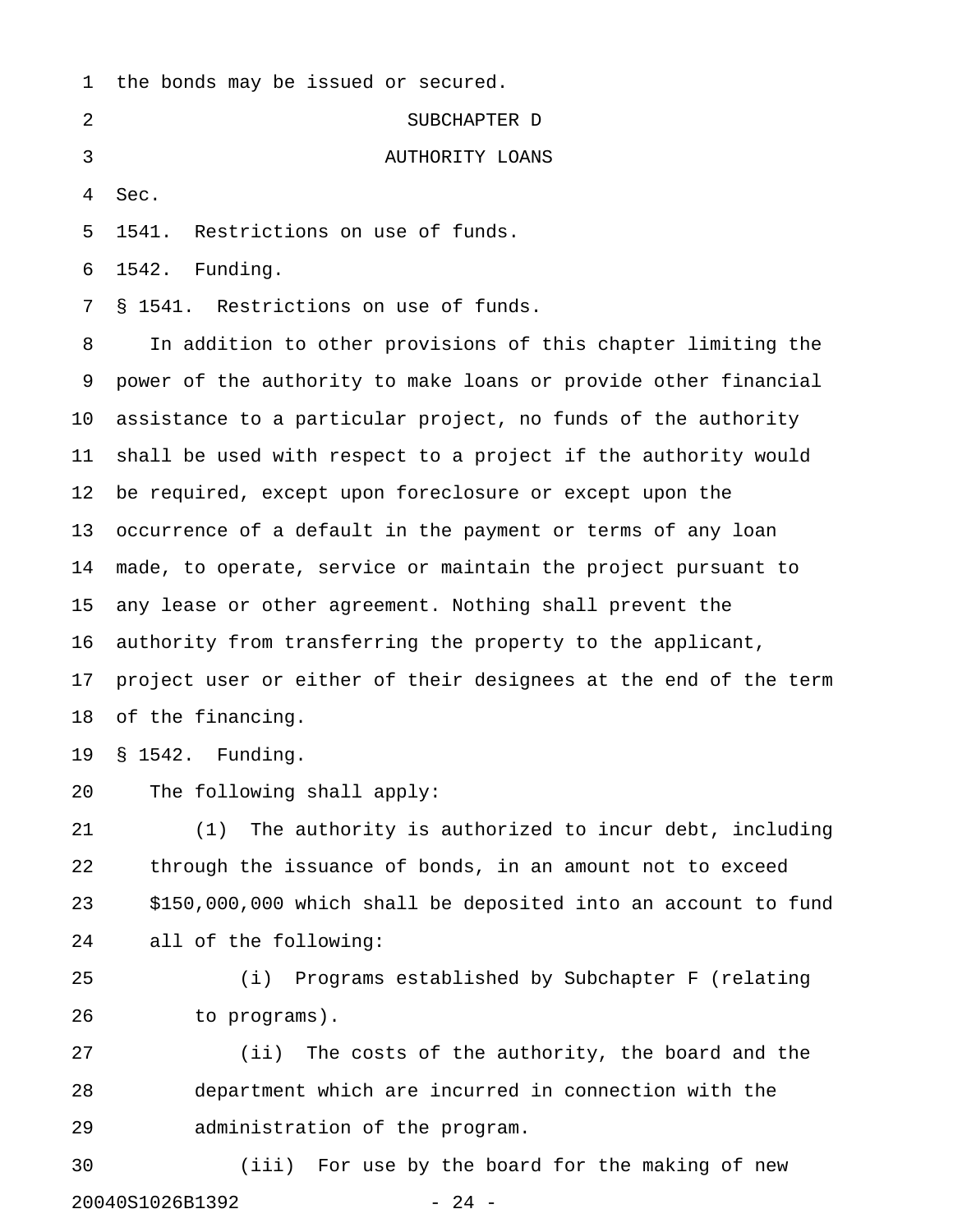1 grants and the making of new and additional loans and 2 loan guarantees under section 1551 (relating to First 3 Industries).

4 (2) Deposits of funds made into the First Industries 5 Program Account, including funds paid as a result of the 6 payment of interest and principal on loans made under this 7 program and interest earned on the funds in the account, 8 shall be a revolving loan fund, for payment of interest on or 9 repayment of the debt incurred by the authority as authorized 10 in this chapter and for costs associated with the 11 administration of the program, as the board shall determine. 12 SUBCHAPTER E

#### 13 PROGRAMS

14 Sec.

15 1551. First Industries.

16 § 1551. First Industries.

17 (a) Establishment.--There is established a program to be 18 known as the First Industries Program. The program shall provide 19 financial assistance in the form of loans, grants and guarantees 20 for tourism, agricultural and related projects located within 21 this Commonwealth.

22 (b) Applications for planning grants.--A project applicant 23 may submit an application to the board requesting a planning 24 grant in an amount not to exceed \$250,000 for the reimbursement 25 of costs of predevelopment and feasibility studies for a tourism 26 or agricultural project. The application shall be on the form 27 required by the board and shall include or demonstrate all of 28 the following:

29 (1) The applicant's name and address.

30 (2) The location of the project.

20040S1026B1392 - 25 -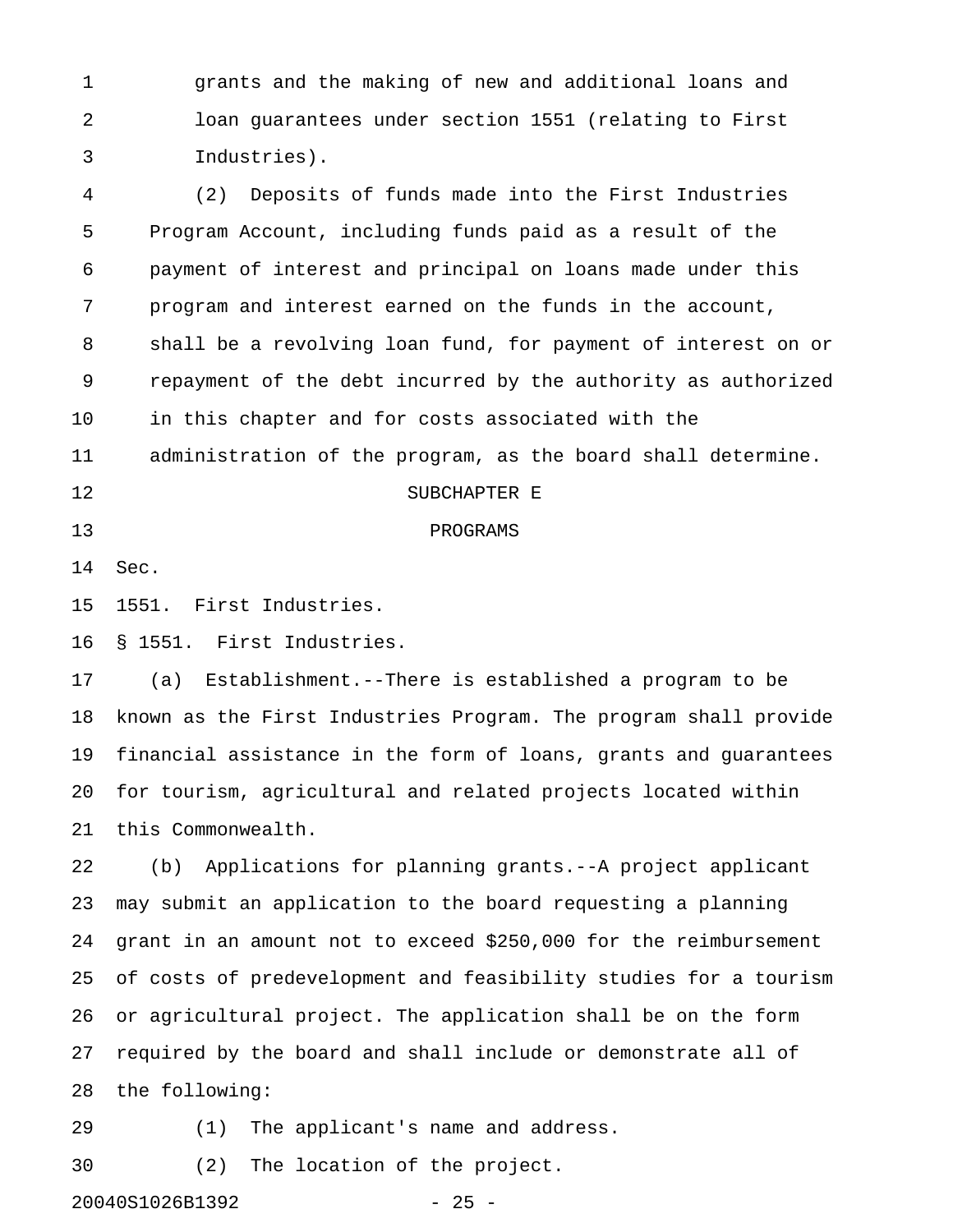1 (3) A description of the project.

2 (4) An estimate of the cost of the predevelopment and 3 feasibility studies and the goal to be achieved by carrying 4 out the proposed studies.

5 (5) A statement of the amount of the planning grant 6 sought.

7 (6) Any other information required by the board. 8 (c) Review and approval of planning grant applications.--The 9 following shall apply:

10 (1) The board shall review the application and upon 11 being satisfied that all requirements have been met, the 12 board may approve the application and award a planning grant. 13 To be eligible for funding, a project must demonstrate one or 14 more of the following:

15 (i) The project involves a joint venture among two 16 or more tourism, agricultural or related entities that 17 will have a demonstrable impact on the economy of the 18 community or region where the venture will be located or 19 operational.

20 (ii) The project will promote research and 21 development efforts leading to increased 22 commercialization or utilization of farm commodities.

23 (iii) The project will result in environmentally 24 friendly or energy efficient agricultural operations.

25 (iv) The project will result in more cost-effective 26 and efficient marketing of regional tourism or 27 agricultural assets.

28 (v) The project will result in a substantial 29 increase in revenues for the Commonwealth or the host 30 municipality.

20040S1026B1392 - 26 -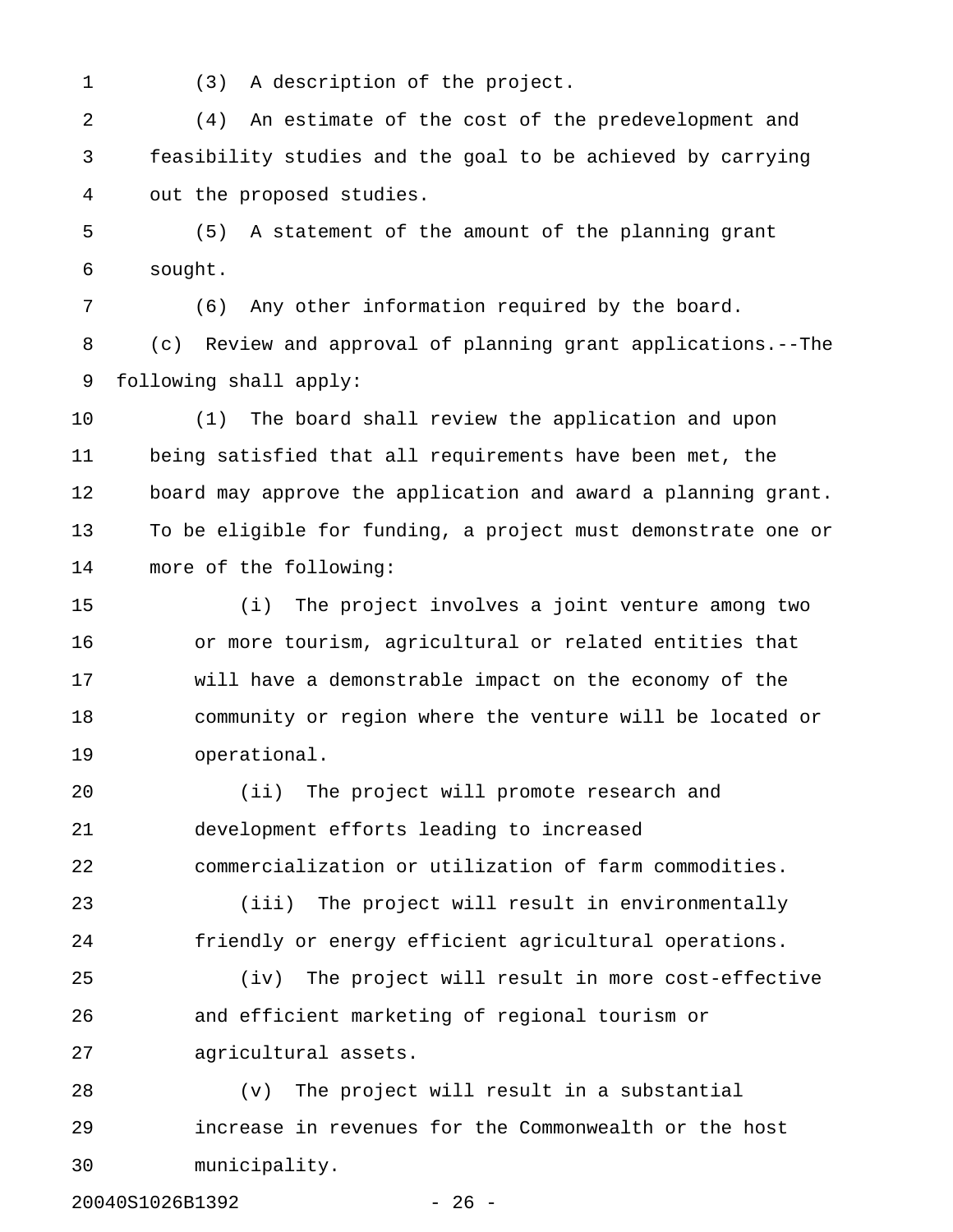1 (vi) The project proposes to utilize Commonwealth-2 owned natural resources for public/private development of 3 a tourism product.

4 (2) Copies of all reports and studies prepared with 5 planning grant funds shall be provided to the board and shall 6 be made available to any person upon request.

7 (d) Project financing.--The board may make funds available 8 to project applicants to finance the cost of a project. The 9 funds may be provided in the form of direct loans to project 10 applicants, loans to capitalize revolving loan funds operated by 11 nonprofit entities or guarantees of loans made by commercial 12 lending institutions. The board shall determine the amount of 13 funds provided under section 1542 (relating to funding) to be 14 allocated among the different methods of financing authorized in 15 subsections (e), (f) and (g), subject to the provisions of 16 subsection (h).

17 (e) Direct loans to project applicants.--The board may make 18 funds available to the department for loans for production 19 agriculture and tourism activities under the Small Business 20 First program or the Machinery and Equipment Loan Fund program 21 or any successor programs, as authorized under the act of June 22 29, 1996 (P.L.434, No.67), known as the Job Enhancement Act. 23 Loans shall be made in accordance with the terms and conditions 24 of those programs and may be made to any type of tourism, 25 production agriculture or related project that would be eligible 26 for financing under this chapter. After the department has 27 completed its review of the application and has determined that 28 the application should be recommended for approval, it shall 29 submit the application and its recommendation to the board for 30 approval and funding. Loans shall be administered by the 20040S1026B1392 - 27 -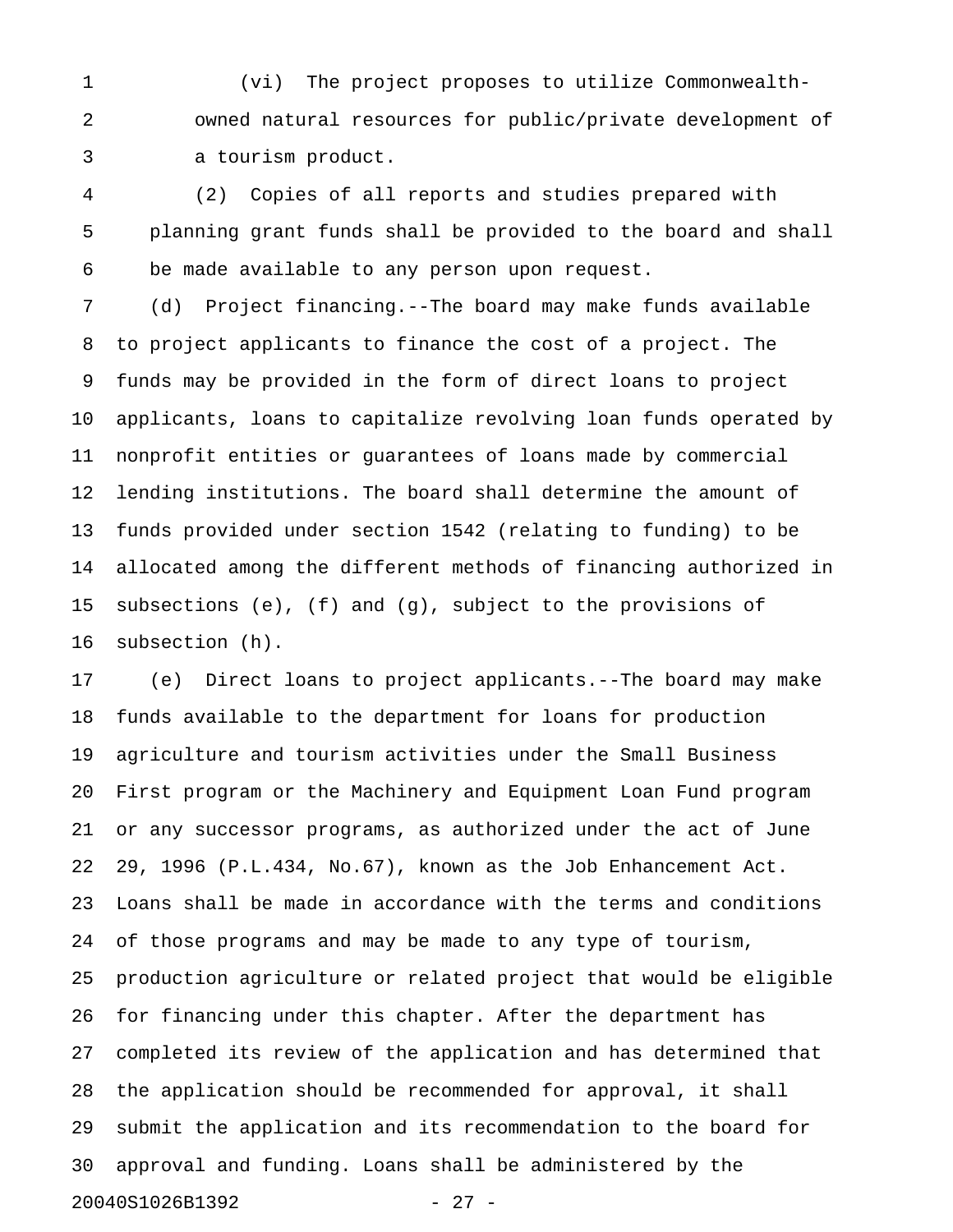1 department, but all payments of loan principal and interest 2 shall be paid into an account.

3 (f) Applications for loans to local revolving loan funds.-- 4 The following shall apply:

5 (1) A nonprofit entity that operates a revolving loan 6 fund may submit an application to the board requesting a loan 7 to capitalize a revolving loan fund administered by the 8 nonprofit entity. The application shall be on the form 9 required by the board and shall include or demonstrate all of 10 the following:

11 (i) The applicant's name and address.

12 (ii) The names of the applicant's executive 13 director, board of directors and all staff involved with 14 the operation and administration of the revolving loan 15 fund.

16 (iii) A copy of the applicant's last two years of 17 certified public accountant-prepared financial 18 statements.

19 (iv) A statement that the applicant will utilize the 20 funds received only for tourism and production 21 agriculture projects and a description of how the 22 revolving loan fund will accept, review, approve and 23 administer applications for funding.

24 (v) The collateral or security to be provided for 25 the loan.

26 (vi) Identification of any matching funds for the 27 project.

28 (vii) Any other information required by the board. 29 (2) The board shall review applications submitted under 30 paragraph (1) to determine all of the following:

20040S1026B1392 - 28 -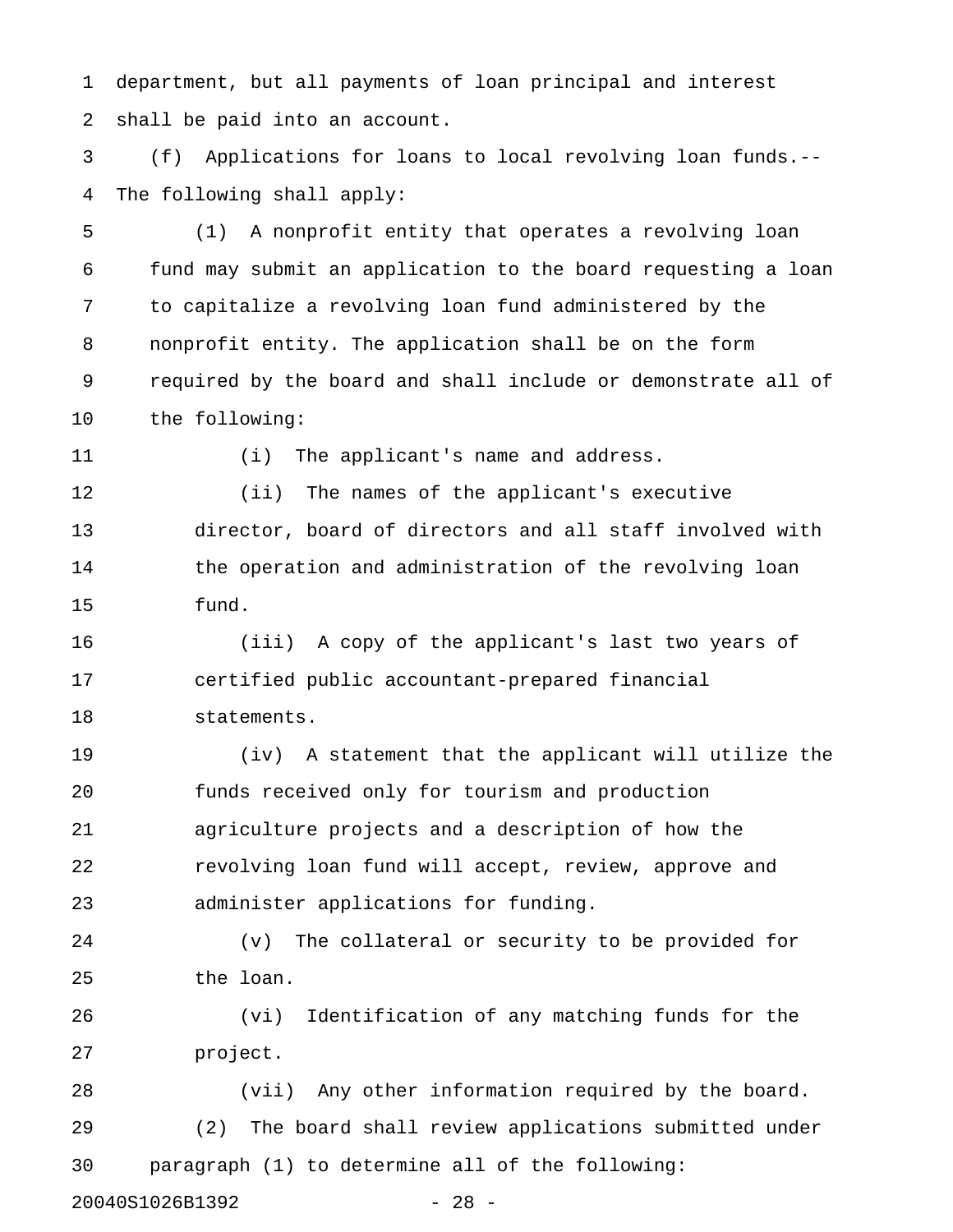1 (i) If the local revolving loan fund is financially 2 sound. If the applicant is an accredited community 3 development financial institution as determined by the 4 Pennsylvania Community Development Bank Operational 5 Committee, as authorized under the Job Enhancement Act, 6 the board may accept that determination in lieu of 7 conducting its own review of the financial soundness of 8 the fund.

9 (ii) If the proposed collateral or security is 10 sufficient to repay the loan or is offered in accordance 11 with the same terms and conditions provided to all other 12 lenders of capital for the revolving loan fund.

13 (iii) If the funds will be used to make loans to 14 tourism or production agriculture projects.

15 (iv) If the applicant complied with all other 16 criteria established by the board.

17 (3) Upon being satisfied that all requirements have been 18 met, the board may approve the application and award a loan 19 to the project for a term and at an interest rate to be 20 established by the board.

21 (g) Applications for loan guarantees.--The following shall 22 apply:

23 (1) A project applicant, which may include a commercial 24 lending institution on behalf of a borrower, may request a 25 loan guarantee for a loan received from a commercial lending 26 institution to assist with the financing of a tourism or 27 production agricultural project which has been the recipient 28 of a planning grant under subsection (b) or a project which 29 demonstrates significant private investment. The application 30 must be on the form required by the board and must include or 20040S1026B1392 - 29 -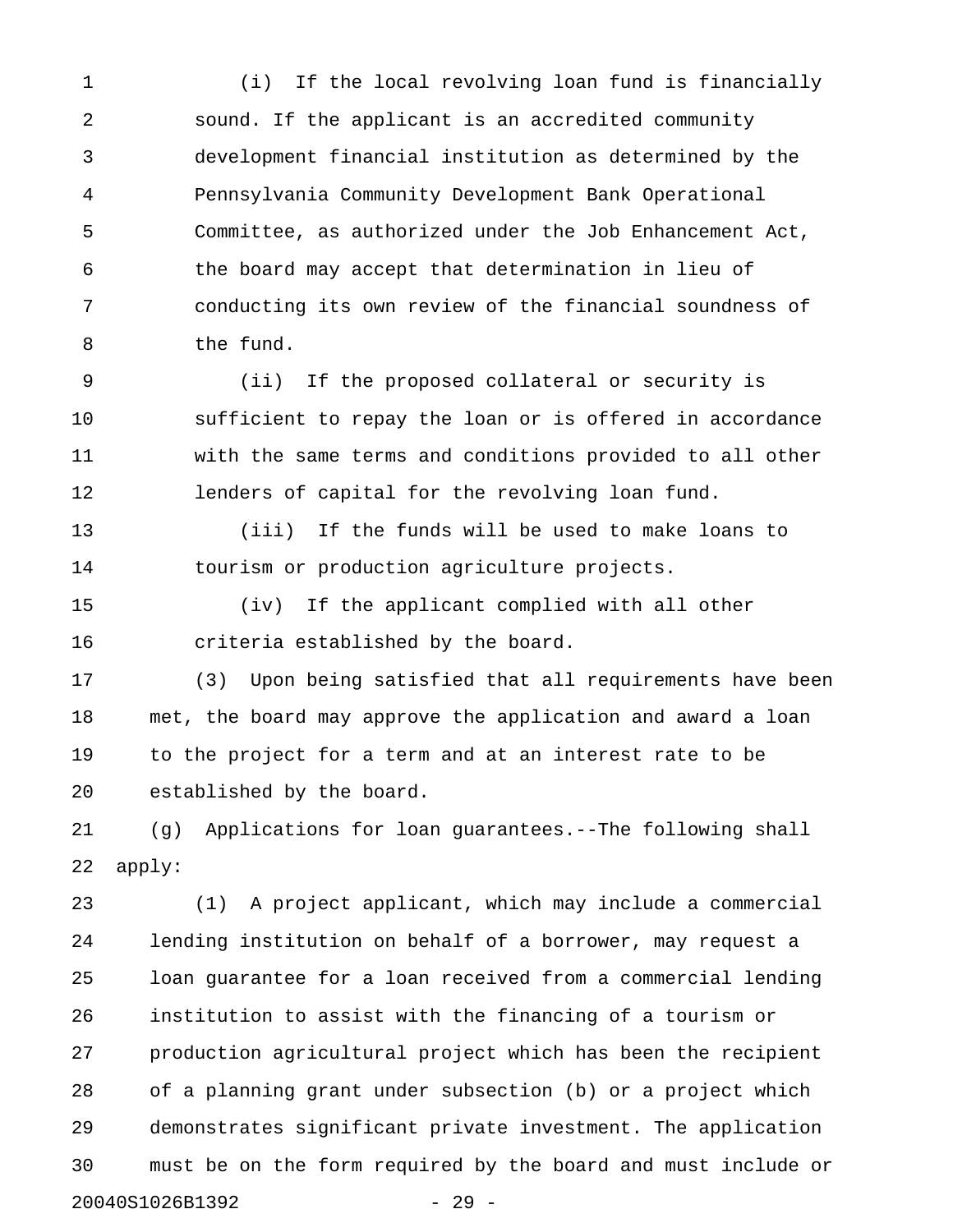1 demonstrate all of the following:

2 (i) The applicant's name and address. 3 (ii) A description of the project. 4 (iii) A statement describing the likely economic 5 impact to this Commonwealth and the host municipality as 6 a result of the project. 7 (iv) A description of the project financing, 8 including terms, conditions and the collateral or 9 security required. 10 (v) The amount of the loan guarantee that is being 11 requested. 12 (vi) The total project cost and the identification 13 of all sources of capital for the project. 14 (vii) Any other information required by the board. 15 (2) The board shall review the application to determine 16 all of the following: 17 (i) If the proposed project is feasible and 18 demonstrates soundness in concept. 19 (ii) If the proposed collateral or security is 20 sufficient to cover the guarantee in the event of a call. 21 (iii) If the applicant complied with all other 22 criteria established by the board. 23 (3) Upon being satisfied that all requirements have been 24 met, the board may approve the application and award a loan 25 guarantee to the project. Loan guarantees shall be for no 26 more than 50% of the total project cost, or \$2,500,000, 27 whichever is less. The terms of the loan guarantee must be 28 agreed to by the commercial lending institution which is the 29 lender of the funds subject to the guarantee. The board may 30 establish a subcommittee composed of board members and staff

20040S1026B1392 - 30 -